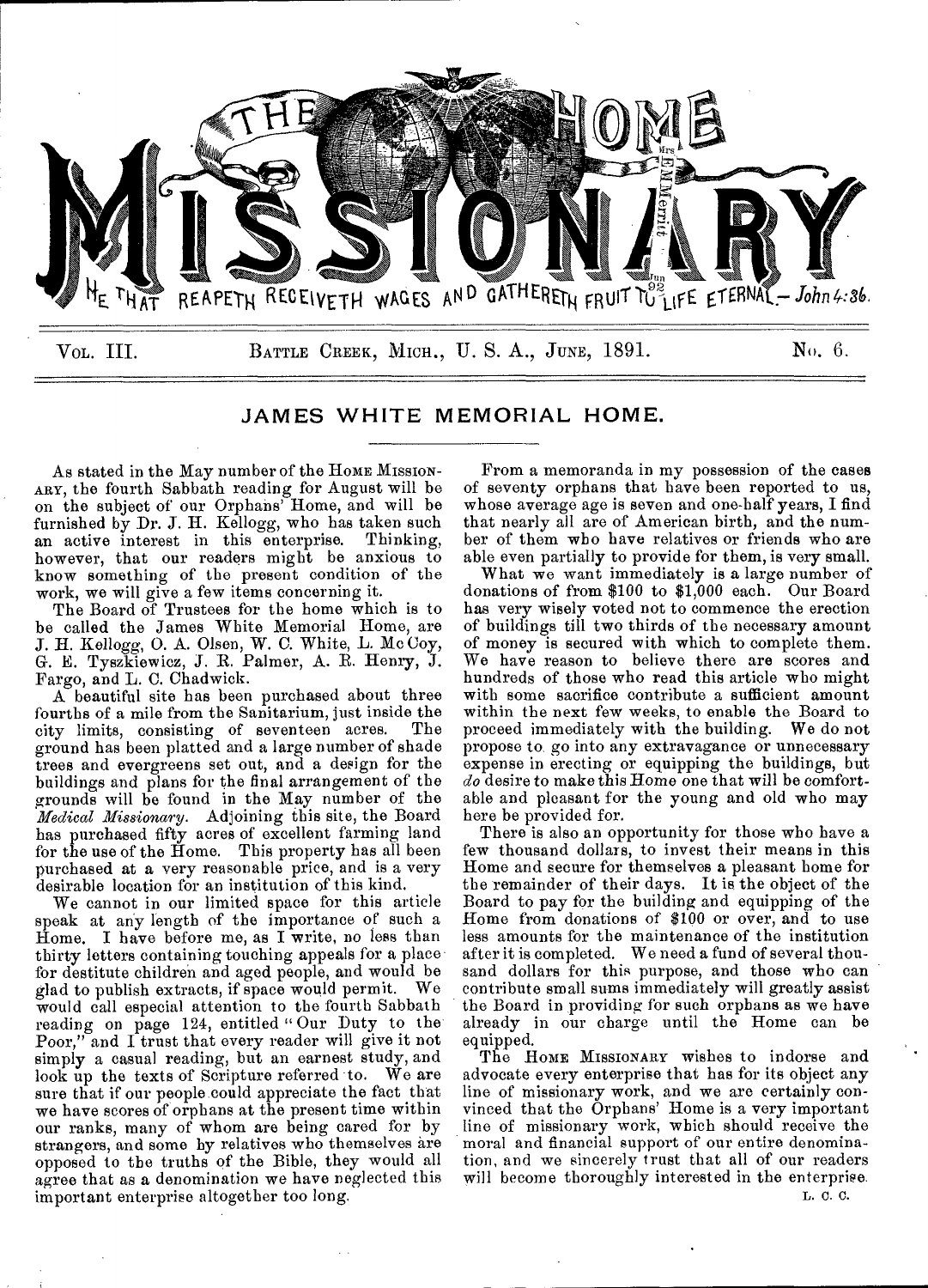## **OUR RESPONSIBILITIES, AND HOW WE MAY FULFILL THEM.**

" For none of us liveth to himself, and no man dieth to himself. For whether we live, we live unto the Lord ; and whether we die, we die unto the Lord : whether we live therefore, or die, we are the Lord's." Rom. 14 : 7, 8.

The spirit of Christ is the spirit of unselfishness, and the spirit of unselfishness is the true missionary spirit. Those who have received a knowledge of God and his truth, and through Christ have become partakers of the promises, will feel that they are placed under a debt of gratitude, which a life of consecration and unselfish labor for others can only acknowledge, but never repay. The Christian is not his own ; he has been purchased by the blood of Christ from the bondage of sin and by him redeemed from the penalty of sin, which is death. Viewed from this standpoint, man owes nothing to self, but all to God.

But there is still another view to take of the matter : we, through the goodness of God, have been permitted to receive a knowledge of the truth, and through adoption have become heirs of the salvation which is offered free to all. This is not because we are more worthy than our fellow-men, or, perhaps, that we were more willing to receive the truth, than they, but in his mercy he has given us the truth, that we may be the channels through which a knowledge of the same truths which we appreciate so much may go to others. " God was in Christ, reconciling the world unto himself, not imputing their trespasses unto them ; and hath *committed unto us* the word of reconciliation. Now then we are embassadora for Christ, as though God did beseech you by us : we pray you in Christ's stead, be ye reconciled to God." 2 Cor. 5 :19, 20.

Every Christian should be an embassador for Christ. Every one who has received light and truth from God, should be a bearer of that light and truth to others. Every one who has been reconciled to God should seek to present the gospel to others, that they also may become reconciled to God.

Those who read these lines will ask at once, How can  $I$  do this work? The answer is so simple that, like the message of Elisha to Naaman (2 Kings 5 : 10, 11), it is apt to be despised ; for try as we may, we cannot improve upon the simplicity of the gospel, or on the plan of presenting the truth in a simple way. In the beginning, those who led out in the message felt the need of a paper in which the truth might be printed and sent forth broadcast to those

who could not be reached by the living preachers. When the first paper was published, every copy of the small edition was carefully wrapped and mailed to the address of some one whom it was hoped would be interested in the truths which it contained. Later the *Signs of the Times* was established, with the object of providing a paper especially adapted to missionary work. For several years individuals and tract societies took a great deal of interest in securing subscriptions for the *Signs* and in taking clubs and sending it out through the mails to all parts of the country, and many are rejoicing in the truth as the result of the work done.

But all that was accomplished is not yet apparent. The seeds of truth have been sown which will spring up and bear a rich harvest before the end. Why should this work of sending out the papers and other literature through the mails, be neglected now when there are so many who are doing little or nothing in the missionary work ? No brother or sister should conclude that there is nothing to do. By sending forth the papers filled with gospel truth, we may become the bearers of the truth to others, and thus fulfill our commission as embassadors for Christ.

We would recommend those who want to do something to help advance the third angel's message, and are not fully occupied in other lines of work, to return to this old and tried plan of missionary work. Each church could take a small club of papers, and use them to excellent advantage. Definite plans for using these papers should be made by each church, and all work in harmony. Many individuals could take clubs for missionary work, and all should use their own papers by sending them to others when read. Why be idle, when there is such an opportunity for work within such easy reach ? Do not despise it because of its simplicity.

There are other lines of missionary work which are simple and easy ; but we have not space to mention them in this article. Let the real missionary spirit revive. Look about you ; there is plenty to do. Hide not your talent in the earth.

D. T. J.

WHAT wait we for? Let us arise, Cast off the purple robes of ease, Gird on the Christian's armor bright, The weapons of our warfare seize— The shield of faith, the Spirit's sword, 'Gainst sin and Satan's allied powers, Go boldly forth to war. God's word Is sure. The vict'ry shall be ours.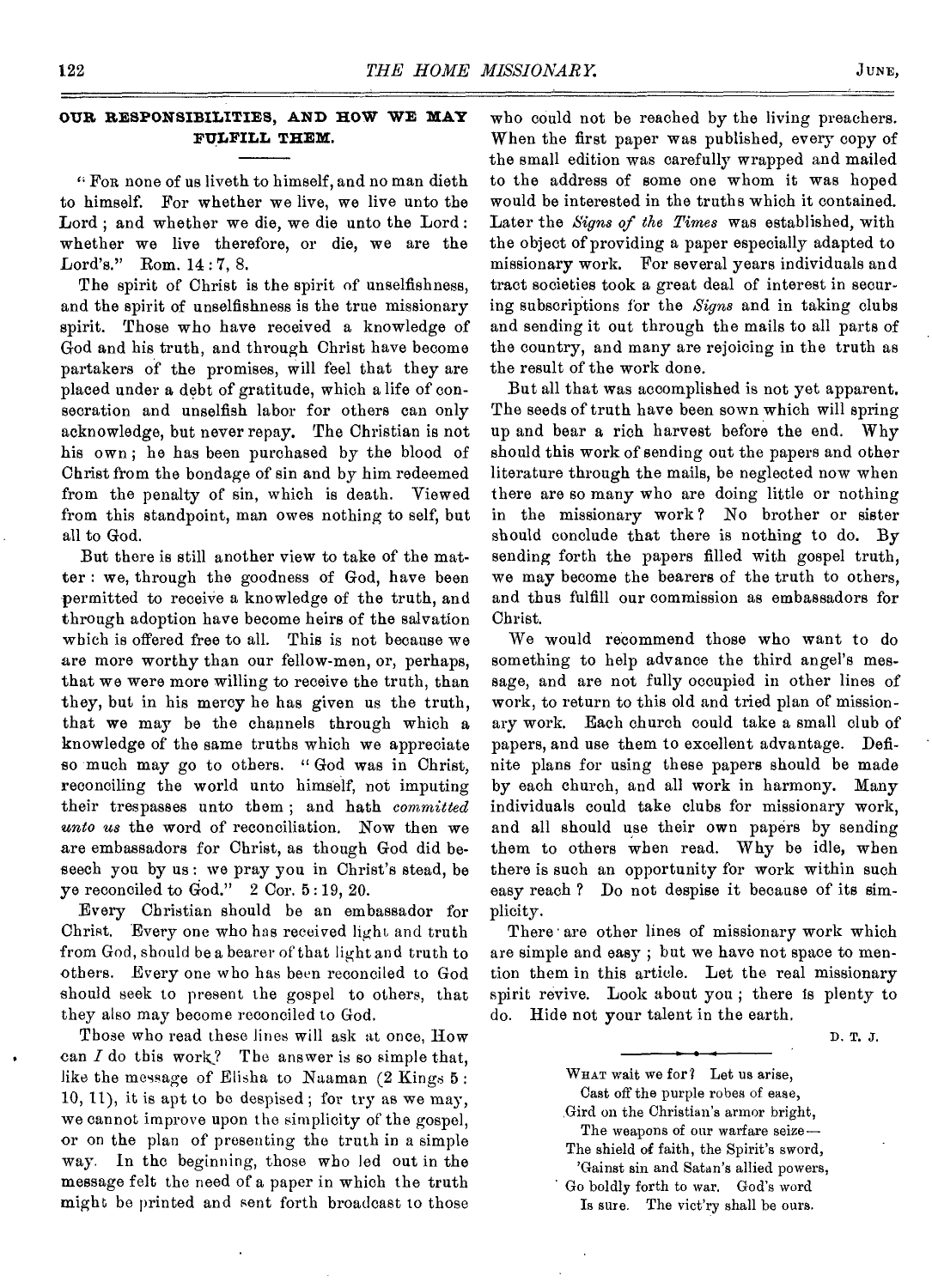Bible Workers' Page.

CONDUCTED BY GEO. B: STARR.

### CHICAGO.

THE work in Chicago, while still under our general supervision, is for the summer under the direct management of a committee of five persons who are located in the Central Bible School building, Miss Susie Hoxie having the supervision of the Bible work, with Sisters Sadie Moushunt, Alice Finch, and Effie Hawk as co-workers. We pray that the present may be a prosperous summer for the work in this city.

### PETOSKEY, MICH.

A *NEW* mission at this northern summer resort is just opening up, and with as favorable omens as any we have ever seen. The people treat us kindly, and some persons of good repute are favorably disposed toward present truth. The prospects are also good for some work at Harbor Springs, four miles across the bay. Our family at present are Mrs: C. L. Boyd and daughter Ella ; Miss Emma Thompson, of Milwaukee, Wis.; Miss Ella Sevey, of Detroit, Mich.; Mrs. Sadie Robinson, of Greenville, Mich.; and myself and wife.

### NOTES FROM THE BIBLE-WORKERS' COUNCIL.

THE first meeting of the council of the Bible-workers present at the General Conference was occupied largely in organization. Elder N. C. Mc Clure, of California, was elected chairman, and Mrs. Ella M. Swift, of Cleveland, Ohio, secretary. At the second meeting the subject of the best methods of securing openings for readings was discussed. It was the general decision that the canvassing seemed naturally to precede the Bible work, and was the best means of securing openings in the best families ; and that the Bible work seemed as naturally to follow the canvassing work, the one calling for the other. However, either work could accomplish good alone ; but while neither is wholly dependent upon the other, both would doubtless show the best results by working together, the Bible work following. It was thought that both classes of workers should be connected with every city mission, each devoting himself exclusively to his line ; that the Bible worker could with no better success divide his time between

Bible work and canvassing than the canvasser could between canvassing and Bible work ; that each to be well done, demanded the entire time, strength, energy, devotion, and thought of the individual. At the third meeting, the following committee was appointed to arrange and present for discussion the various questions that are being raised: Julia Parmelee, Washington, D. C. ; Georgie Harris, Oakland, Cal. ; Martina Sorenson, Chicago, Ill. ; Nellie Mc Kinnon, London, Eng. ; and Ella M. Swift, Cleveland, Ohio ; Elders Mc Clure, Starr, and Rice to meet with them. In subsequent numbers some of the more important questions and their answers will be given.

### LIGHT.

AN instructive lesson may be learned from observing the individual lamps on a circuit of the electric arc-light lines in the various cities. As they are seen hanging at the street corners, many lamps may be in sight, burning brightly, and flashing their rays long distances to light the pathway of the passer-by. At another corner a lamp may be observed, suspended to the same line of wire, just as large as the others, from which just as much light is expected, but it is emitting none ; and the question arises, How can it hang there on the same line as the others, and not shine as they do ? and the answer embraces the lesson : The difficulty is with the lamp itself : it has lost its connection with the source of light, the electric motor. It will be found, perhaps, that the carbons are a trifle too far apart, and that if they are moved just a little nearer together, all will be right again, and this lamp shine as brightly as any of the others. It will be noticed that the lamp shines by virtue of its connection with the source of light, and with no effort upon its own part. It just serves as one of the avenues through which the light generated by the one motor is emitted, and all its value is dependent upon its having a constant connection with the source of light. So with the Christian. The Bible worker, the minister, may make a profession of being lights in the world ; but only those really shine. who bear a living, vital connection with the heavenly light-house. We may be suspended to the wire upon which real lights are shining ; may belong to the same church, be engaged in the same work. But we shine only when the connection is made daily with " Christ, the true light which lighteth every man." If our lamps are out because the carbons need trimming and drawing together, let us trim them by prayer, and draw near to Christ, that our lamp may fill its place on the circuit of God's providence.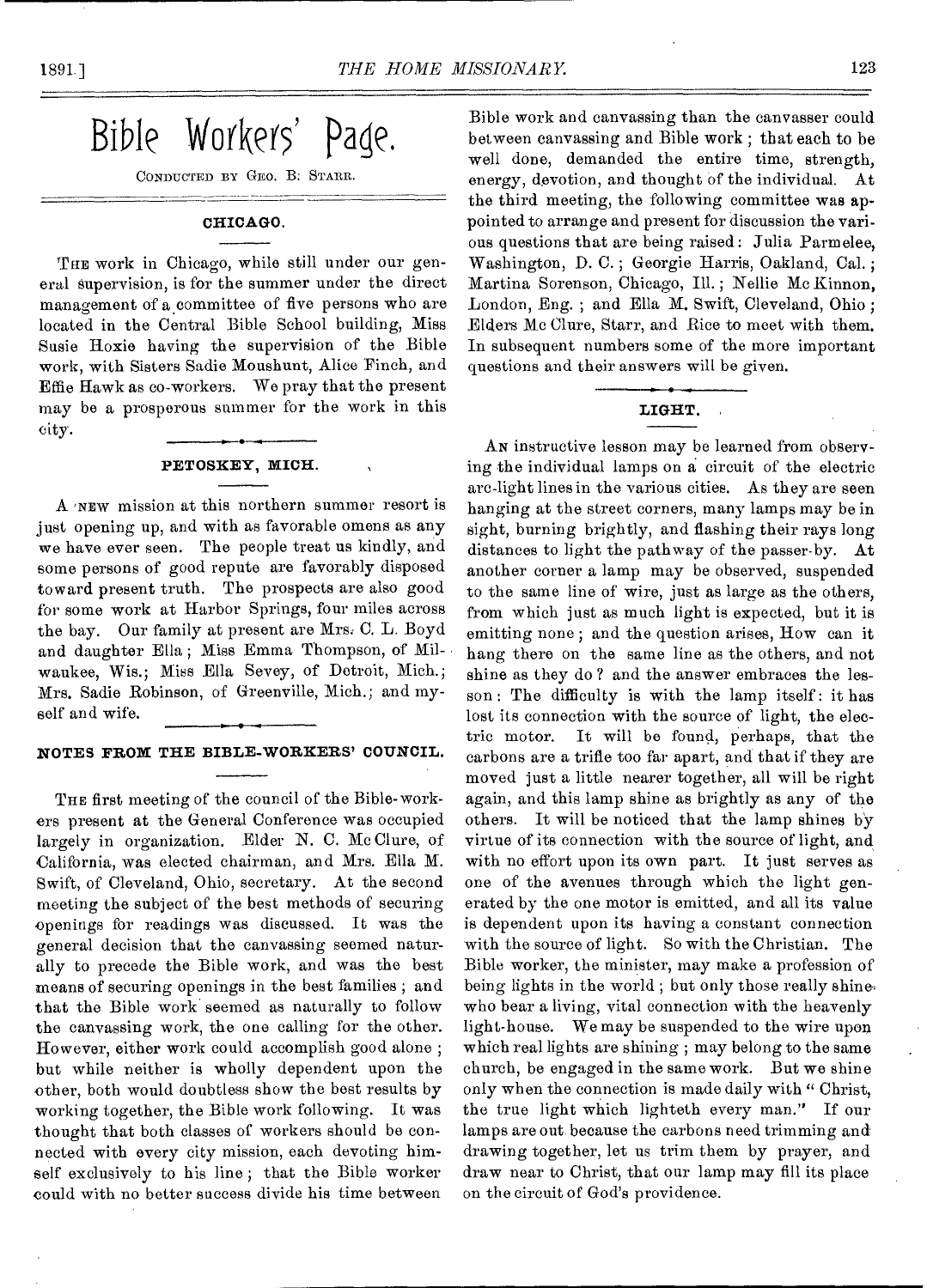## FOURTH SABBATH READING.

To be Read in the Churches, Sabbath, June 27.

### **OUR DUTY TO THE POOR.**

To him who lives for the glory of God, this life is a training-school for heaven. The divine tracing may be seen in every walk of life. While darkness covers the earth and gross darkness the people, the divine rays illuminate the pathway of him who walks by faith and not by sight. The word of God points out these rays, and reveals thousands of connecting links with the great "I AM." The soul that is blinded by sordid gain and selfish interests will stumble over and pass by some of the most precious objects that are placed in his pathway by our Lord Jesus Christ.

The poor in this world are Christ's representatives. To do for them is doing for Christ. To attend to their wants, and to supply their needs, is missionary work of the highest degree. It is more than to build meeting-houses and institutions of learning, or a thousand other things which indirectly may aid in the advancement of the work of God. While this fact stands so prominent in the Scriptures, it is also a fact that there is no one duty that is more neglected. It is a work that does not present inducements to the selfish man, since it carries the mind forward for its reward ; and therefore it is not appreciated by the masses. In the final day of reckoning, when God weighs character, and reveals the decision made in the courts of heaven as to who are worthy, the following six characteristics are stated by Christ as being missionary labor that will turn the balances in favor of the saved : Giving food to the hungry ; giving drink to the thirsty ; clothing the naked; furnishing a home to the stranger ; visiting the sick ; and ministering to those who are in prison.

The feeling that prompted this work was one of love, They did not have to try to do it, but it flowed spontaneously from the heart, and they did not realize at the time that God took cognizance of it. Hence they asked Christ, " When saw we thee a stranger, and took thee in ? or naked, and clothed thee? or when saw we thee sick, or in prison, and came unto thee ? And the King shall answer and say unto them, Verily I say unto you, inasmuch as ye have done it unto one of the least of these my brethren, ye have done it unto me."

But why is it the Saviour especially speaks of the poor? Why is it this class of people represents the Son of man ? for it will be noticed that he identifies himself with them. It is "the least of these my brethren " that represents Christ. " Ye have done it unto me." The answer is plainly given in Luke 14 : 12-14 : " For they cannot recompense thee : for thou shalt be recompensed at the resurrection of the just." There is no mistaking the meaning of expressions of this kind. The poor are Christ's representatives, and to do for them is to do for Christ. To neglect them is to neglect Christ. And while there is no salvation or merit in works, these are the fruits of a renewed heart. If they are not produced as the out-gushings of an overflowing soul, then something is necessary to be done for the heart.

When God brought his people into the wilderness and gave them laws, he did not forget the poor. He said to his people that the "poor shall never cease out of the land."

When the covetous heart of Judas begrudged the ointment that one with a heart overflowing with love poured upon the sacred head of the Saviour, he used these words : "Ye have the poor with you always, and whensoever ye will ye may do them good : but me ye have not always." Thus the hypocrisy of Judas was exposed, for Christ made no distinction between himself and the poor.

The following are some of the instructions given by Moses to Israel, and although written four thousand years ago, they are among the "Whatsoever things were written aforetime" which " were written for our learning." Rom. 15 : 4.

"If there be among you a poor man of one of thy brethren within any of thy gates in thy land which the Lord thy God giveth thee, thou shalt not harden thine heart, nor shut thine hand from thy poor brother: but thou shalt open thine band wide unto him, and shalt surely lend him sufficient for his need, in that which he wanteth. Beware that there be not a thought in thy wicked heart, saying, The seventh year, the year of release, is at hand ; and thine eye be evil against thy poor brother, and thou givest him nought ; and he cry unto the Lord against thee, and it be sin unto thee. Thou shalt surely give him, and thine heart shall not be grieved when thou givest unto him : because that for this thing the Lord thy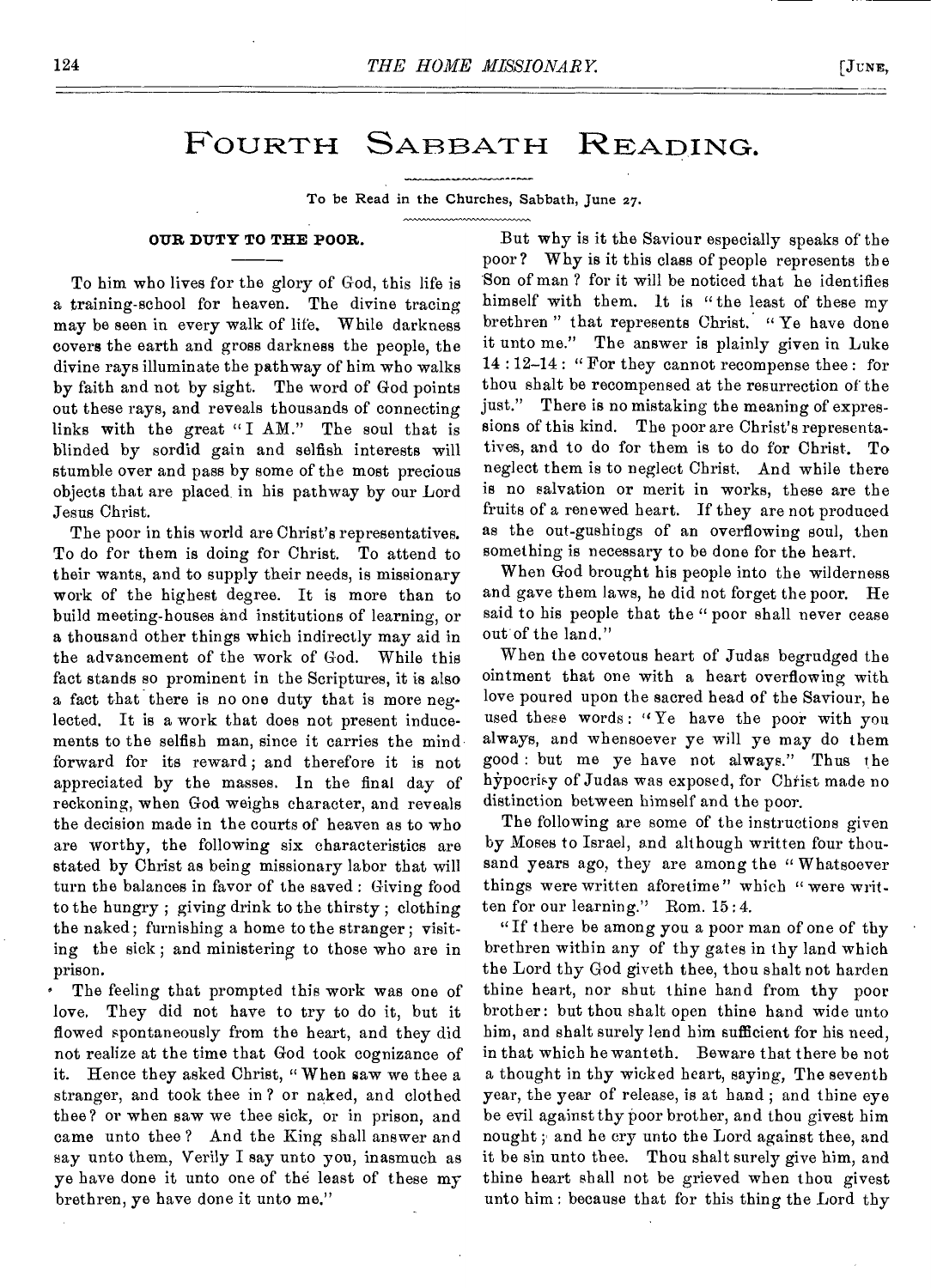God shall bless thee in all thy works, and in all that thou puttest thine hand unto. For the poor shall never cease out of the land: therefore I command thee, saying, Thou shalt open thine hand wide unto thy brother, to thy poor, and to thy needy, in thy land." Deut. 15:7-11. "And if thy brother be waxen poor, and fallen in decay with thee ; then thou shalt relieve him: yea, though he be a stranger, or a sojourner : that he may live with thee.  $\ldots$ Thou shalt not give him thy money upon usury, nor lend him thy victuals for increase." Lev. 25:35-37. See also especial directions in Ex. 22 : 25-27. Deut. 23 : 19, 20. At every harvest they were to make especial provision for the poor. Dent. 24 : 19-21 ; Lev.  $19:9,10,$ 

Besides the above provisions for the poor, there was a second tithe of their increase that was set apart as a fund, and at the end of three years it was appropriated, the first tithe having been given to the priesthood. " At the end of three years thou shalt bring forth all the tithe of thine increase the same year, and shalt lay it up within thy gates : and the Levite (because he hath no part nor inheritance with thee), and the stranger, and the fatherless, and the widow,.which are within thy gates, shall come, and shall eat and be satisfied ; that the Lord thy God may bless thee in all the work of thine hand which thou doest." Dent. 14: 28, 29. (See also chap. 26 : 1-13). It will be noticed that the blessing of God resting upon them in all the work of their hands was on the condition that they cared for the poor and the fatherless.

There is no Christian religion without this principle. It is by performing such acts that we become acquainted with God, for it is by them we learn of his character. "He judged the cause of the poor and needy ; then it was well with him ; was not this to know me? saith the Lord." Jor. 22 : 16.

It was the absence of this spirit in the Jews that led them to reject Jesus. " For I desired mercy, and not sacrifice," saith the Lord, " and the knowledge of God more than burnt offerings." Hosea 6:6. To the Jews the Saviour said, " Go ye and learn what that meaneth, I will have mercy, and not sacrifice." Matt. 9 : 13. The hardness of heart that came upon them, not only led them to reject the Son of God, but to commit the unpardonable sin. They could not exercise mercy or tenderness of heart toward the afflicted and suffering ; for they were unacquainted with its principles. Matt. 12 : 7-13 ; 22-24 ; 31, 32. Because a certain scribe simply saw this principle, the Saviour said unto him that he was not far from the kingdom of heaven. Mark 12 : 33, 34. " It is

more then all burnt offerings and sacrifices." The following question raised by the prophet is one that should be considered by every professed follower of Christ : "Wherewith shall I come before the Lord, and bow myself before the high God ? shall I come before him with burnt offerings, with calves of a year old ? will the Lord be pleased with thousands of rams, or with ten thousands of rivers of oil ? shall I give my first-born for my transgression, the fruit of my body for the sin of my soul?" In other words, is there anything that I can *do,* however costly, that will bring to me salvation? The following is an answer from heaven: "He hath showed thee, O man, what is good ; and what doth the Lord require of thee, but to do justly, and to love mercy, and to walk humbly with thy God?" Micah  $6:6-8$ .

Caring for the poor, furnishing homes for the homeless, and visiting the sick, cultivates this spirit ; these are fruits which naturally flow from such a heart. No sacrifice, however great on our part, can take its place. No Romanist's penance can atone ; no physical suffering will answer ; God requires the same spirit of mercy and love, that was manifested in Christ's coming to this earth. Such work to his representatives, nourishes, increases, and strengthens this principle. It can no more live without works than an individual can live without breathing. Its native element is caring for the suffering and sympathizing with the sorrowing. It is the love of God ; and this is what gave Christ to die for a lost world. The lack of this spirit separates the soul from God and heaven. The opposite is the spirit of Satan. The two positions, to possess this spirit, and to be destitute of it, are as far apart as heaven and hell, Christ and Satan. " Wherefore have we fasted, say they, and thou seest not? wherefore have we afflicted our soul, and thou takest no knowledge? Behold, in the day of your fast, ye find pleasure, and exact all your labors *[margin,* things wherewith ye grieve others]. . . . Is it such a fast that I have chosen ? a day for a man to afflict his soul? is it to bow down his head as a bulrush, and to spread sack-cloth and ashes under him? wilt thou call this a fast, and an acceptable day to the Lord ? Is not this the fast that I have chosen? to loose the bands of wickedness, to undo the heavy burdens, and to let the oppressed go free, and that ye break every yoke? Is it not to deal thy bread to the hungry, and that thou bring the poor that are cast out to thy house? when thou seest the naked, that thou cover him ; and that thou hide not thyself from thine own flesh ? " Then comes the precious promise, " Then shall thy light break forth as the morning, and thine health shall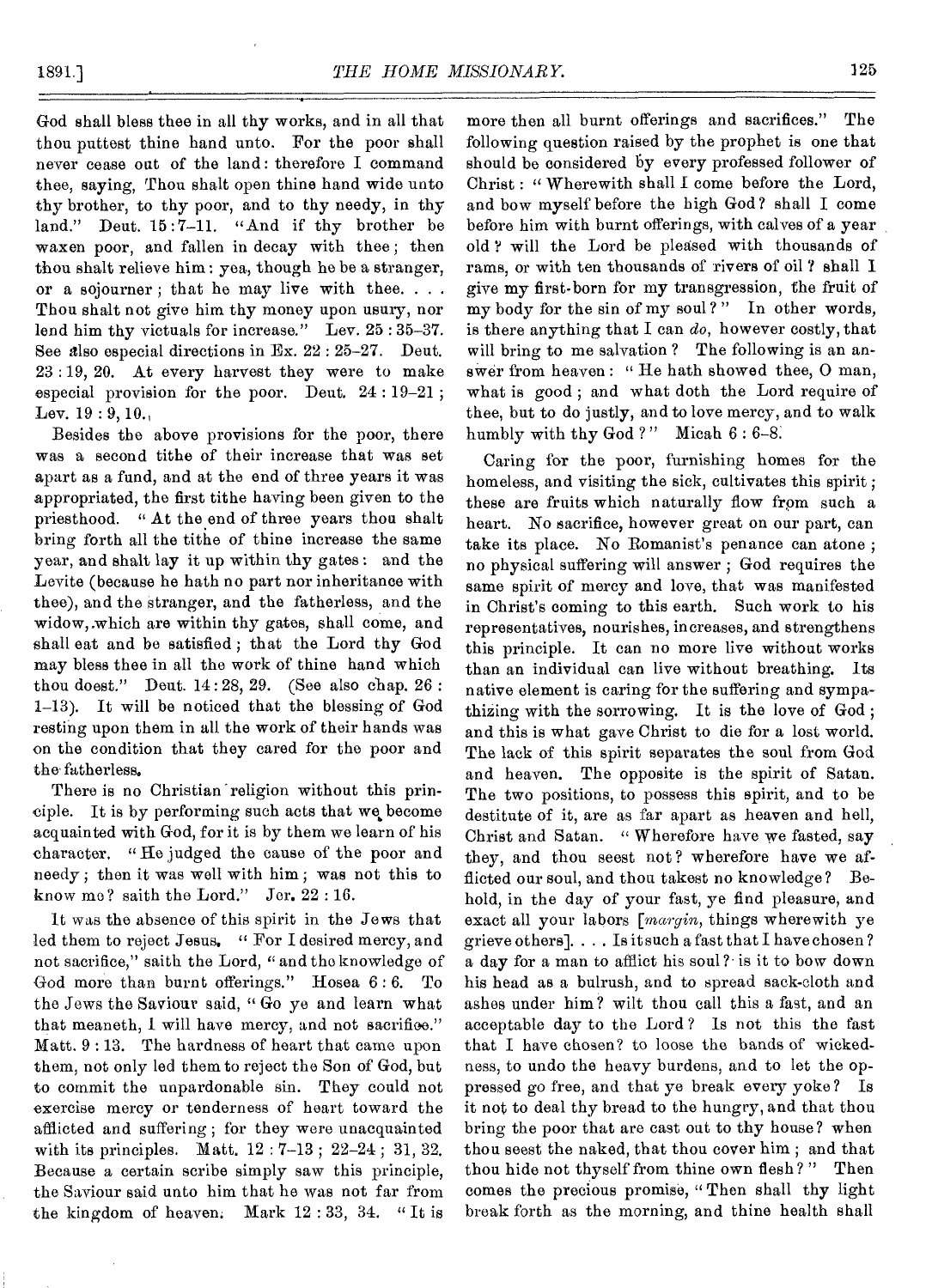spring forth speedily : and thy righteousness shall go before thee ; and the glory of the Lord shall be thy rearward. Then shalt thou call, and the Lord shall answer ; thou shalt cry, and he shall say, Here I am. . . . If thou draw out thy soul to the hungry, and satisfy the afflicted soul; then shall thy light rise in obscurity, and thy darkness be as the noonday : and the Lord shall guide thee continually, and satisfy thy' soul in drought, and make fat thy bones ; and thou shalt be like a watered garden, and like a spring of water, whose waters fail not." Isa. 58: 3, 5-11.

Nothing can be more forcible than these words. There would be far less complaining of darkness, far less murmuring about hard lots, if each were seeking to relieve others' suffering. This is the yoke of Christ. This is his burden, and when we lift it, it lifts us. So important was the caring for the poor in New Testament times that it was in the charge given to Saul and Barnabas when they were ordained to go among the heathen, and it was a work that Paul was always forward to do. Gal 2 : 9, 10. And when the church of Christ in the nineteenth century individually feel a living interest in this, so that each church will have a fund for the poor ; when there are found Dorcases in different churches, we shall find the Lord walking in our midst, healing the sick, comforting the sorrowing, reviving the desponding, and clothing his word with a power that hitherto has been unknown. " Blessed is he that considereth the poor : the Lord will deliver him in time of trouble. The Lord will preserve him, and keep him alive ; and he shall be blessed upon the earth: and thou wilt not deliver him unto the will of his enemies. The Lord will strengthen him upon the bed of languishing; thou<br>wilt make all his bed in his sickness." Ps. 41:1-3. wilt make all his bed in his sickness."

. To be without this spirit and profess Christianity makes Pharisees, and to possess it makes Christians. The time has come when God would have his people take advance steps in this direction, in furnishing homes for widows and orphans, in visiting the sick, and encouraging the desponding. It is a work that lies directly in the path of each, even at our own doors. If any who read these lines are cast down, go and visit those who are worse off than you are, and see if the promises in Isaiah 58 will not be fulfilled in your case. You may not have the means to purchase publications for the missionary work, but if you have a heart that has been touched by the Spirit of God, you can do this. There is danger of our loving a routine of labor, even in the cause of God, more then these principles. Ministers and all who are actively engaged in their respective callings should look well to themselves, and see to it that in the judgment they are not found wanting in this phase of the missionary work. Each should inquire,  $i<sup>i</sup>$  Am I clear before God? Have I done all my duty in this direction?" S. N. HASKELL. in this direction?"

### **REPORT OF LABOR, MAY, 1891.**

### **Main Office.**

### RELIGIOUS WORK.

|  |  | Pages books and tracts sent to foreign countries $31,780$                                                                                                                                                                                                                                                           |                    |      |
|--|--|---------------------------------------------------------------------------------------------------------------------------------------------------------------------------------------------------------------------------------------------------------------------------------------------------------------------|--------------------|------|
|  |  | $\widetilde{u}$ $u$ $u$ $u$ $u$ w United States 2,412                                                                                                                                                                                                                                                               |                    |      |
|  |  |                                                                                                                                                                                                                                                                                                                     |                    |      |
|  |  | $\frac{1}{2}$ $\frac{1}{2}$ $\frac{1}{2}$ $\frac{1}{2}$ $\frac{1}{2}$ $\frac{1}{2}$ $\frac{1}{2}$ $\frac{1}{2}$ $\frac{1}{2}$ $\frac{1}{2}$ $\frac{1}{2}$ $\frac{1}{2}$ $\frac{1}{2}$ $\frac{1}{2}$ $\frac{1}{2}$ $\frac{1}{2}$ $\frac{1}{2}$ $\frac{1}{2}$ $\frac{1}{2}$ $\frac{1}{2}$ $\frac{1}{2}$ $\frac{1}{2}$ |                    |      |
|  |  |                                                                                                                                                                                                                                                                                                                     |                    |      |
|  |  | $\mu$ $\mu$ $\mu$ $\mu$ United States                                                                                                                                                                                                                                                                               |                    | - 30 |
|  |  |                                                                                                                                                                                                                                                                                                                     | MRS. S. L. STRONG. |      |

#### HEALTH AND TEMPERANCE WORK.

|  |  |  |  | Pages books and tracts sent to foreign countries $24,561$                                                                                                                                                                                                                                                 |  |  |
|--|--|--|--|-----------------------------------------------------------------------------------------------------------------------------------------------------------------------------------------------------------------------------------------------------------------------------------------------------------|--|--|
|  |  |  |  | $\tilde{a}$ $\tilde{a}$ $\tilde{a}$ $\tilde{a}$ $\tilde{a}$ $\tilde{a}$ $\tilde{a}$ $\tilde{a}$ $\tilde{a}$ $\tilde{a}$ $\tilde{b}$ $\tilde{c}$ $\tilde{c}$ $\tilde{c}$ $\tilde{c}$ $\tilde{c}$ $\tilde{c}$ $\tilde{c}$ $\tilde{c}$ $\tilde{c}$ $\tilde{c}$ $\tilde{c}$ $\tilde{c}$ $\tilde{c}$ $\tilde{$ |  |  |
|  |  |  |  | Number periodicals sent to foreign countries $*$ 445                                                                                                                                                                                                                                                      |  |  |
|  |  |  |  |                                                                                                                                                                                                                                                                                                           |  |  |
|  |  |  |  | LAURA C. BEE.                                                                                                                                                                                                                                                                                             |  |  |
|  |  |  |  | NATIONAL RELIGIOUS LIBERTY WORK.                                                                                                                                                                                                                                                                          |  |  |

## Pages tracts and pamphlets sent out 221,503 . . . . ....... . <sup>450</sup> Number *Sentinels* if 4(

| л циност <i>юенини</i> о<br>.              | $+1.7$ |
|--------------------------------------------|--------|
|                                            | 950    |
| " copies "American States Papers" sent out | 5.     |
|                                            | 31     |
| MARY E. SIMKIN.                            |        |

### **Chicago Office.**

|            | Pages denominational publications sent out $10,564$                              |      |
|------------|----------------------------------------------------------------------------------|------|
|            | " health and temperance publications sent out $6,620$                            |      |
|            | Number Signs, Present Truth, and Instructors " 333                               |      |
| $\epsilon$ | Good Health and Pacific Health Journals "                                        | - 55 |
| 44         | $\mathit{Sentinels}$ sent out $\ldots \ldots \ldots \ldots \ldots \ldots \ldots$ | 757  |
| $\ddotsc$  | letters                                                                          | 344  |
|            | JENNIE THAYER.                                                                   |      |
|            | SCANDINAVIAN WORK.                                                               |      |
|            |                                                                                  |      |

|          |                 |  |  |  | TENA JENSEN. |      |
|----------|-----------------|--|--|--|--------------|------|
| $\cdots$ | letters written |  |  |  |              | 45   |
|          |                 |  |  |  |              | -274 |
|          |                 |  |  |  |              |      |

WE are glad to notice a marked increase in the amount of National Religious Liberty publications sent out last month, as indicated by the above report.

MISS LAURA BEE has just returned from an extended visit in the East, and will take charge of the Health and Temperance Department of our office work, and we shall expect to see an encouraging growth in this line of our work.

THE *Readers' Union Journal* is a large 16—page monthly, published by the Readers' Union Publishing Co., at Lansing, Mich. 'It contains a monthly review of a large number of new books, and also a summary of the most important contents of such standard magazines as *North American Review, Century, Independent, Chautauquan,* etc., etc., together with original articles on practical subjects. The subscription price is only \$1 per year, and each yearly subscriber receives a certificate of membership in the Readers' Union Library Association, and their large 280 page catalogue of publications which entitles him to the privilege of purchasing at the wholesale prices quoted therein, any publications which they handle, as long as the subscription to the *Journal* is kept renewed. The *Journal* is well worth the price, and many dollars may be saved every year in the purchase of publications.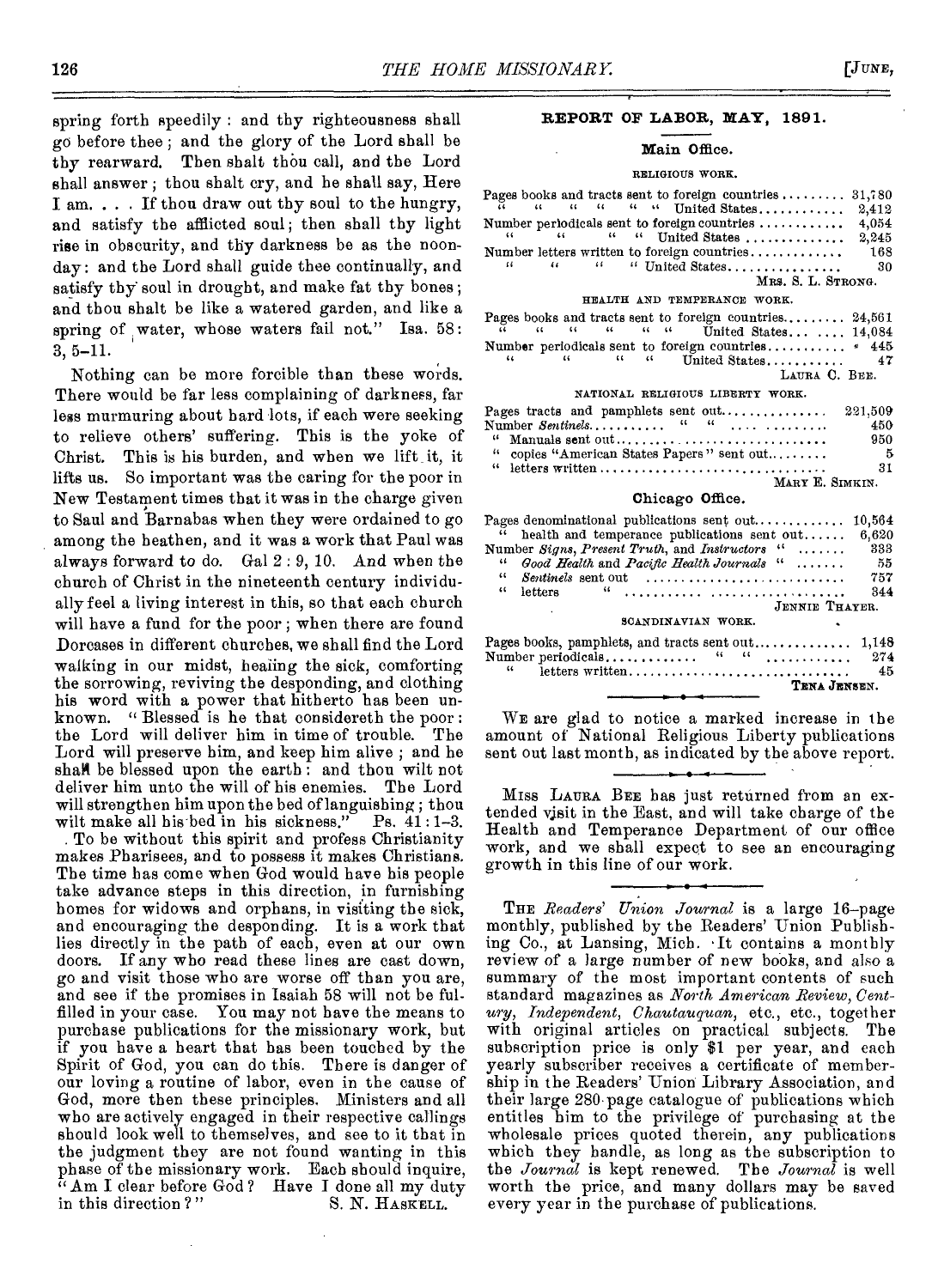# Extracts from Correspondence.

THE following extracts were taken from a letter addressed to Elder Ball by one who is a minister as well as teacher in Barbados, and who expects to come to America soon : —

" You remember, perhaps, that you gave me some tracts and a paper called the *Review and Herald,* requesting me to read them and write you. To this time I have read most of the tracts and the paper very considerately, and confess that I am perfectly satisfied with the time spent upon them ; they contain many plain, stirring, and self-evident truths, which thoughtful readers cannot but notice and profit by.

"I have also attended a meeting of your fellow-laborers at the Albert Hall, where I heard more than I can ever tell. I am sure I shall not soon, I pray *never,* forget the plain and startling truths delivered on that occasion. That your brother-workers, with yourself, may continue to proclaim God's word fearlessly and persuasively, and thus awaken sleeping souls, is my prayer, and ought to be the earnest prayer of every Christian.

"I am anxious, now that I have regained my health, to work again for God in his cburch. No service is more pleasant to me; nothing short of this will satisfy me. Pray for me that God will give me grace,— both sustaining and preventing grace,— and make me able to serve him."

### From St. Croix : —

"I received your favor of recent date, and please accept my thanks for the reading matter that accompanied it, as well as for that in the past ; but now I write you once for all, begging you not to send me any more, for they are not helpful, neither do I utilize them for the good of others, since I do not agree with some of the doctrines therein published. I have written lengthily upon the subject objected to by me [the Sabbath question], and have no time to do so again ; but I inclose one of the objections written by one of your own elders."

This lady has, since writing the above, been visited by Elder Ball, and has also attended his meetings, and listened with the deepest interest to the truths presented. She is very intelligent, and wealthy.

#### • From Antigua : —

" As a grateful recipient of your generosity, allow me to acknowledge receipt of your favors, accompanied by valuable parcels ; also the precious volume, The Great Controversy Between, Christ and Satan,' all of which came safe to hand. Words fail to express the sincere thanks of the members of our school, who enjoy the perusal of the publications. They certainly leave the readers who come short of the knowledge of saving truth, without excuse.

"As a result, I find the t'me usually spent on a Sunday afternoon by youths and others in card playing and gossiping, is now spent in quietly reading, particularly those among whom the papers and books have been and arc still scattered. Young men who have been given to intoxication are now seen sober.

"I have intended wr;ting you before, but having learned through correspondence, the probability of Elder D. A. Ball's visiting our island, I awaited the event, and can now say I had the privilege of being present with him in Sabbath-school, and worshiped with the little company gathered in an upper room on the Sabbath of the 6th inst.

"0, that our leading men would not be such hinderances in the way of the truth, like the Pharisees of old ! but there is much difficulty to overcome here on this account. Still I have confidence that God, who promised to be with his servants, will verify that promise by granting his Holy Spirit to accompany the faithful teaching of his word, that the truth may have the pre-eminence, so that the light which now appears as the dawn of the morning, may break forth with such effulgence as to lead all to see that the end is near.

"By having the mist taken off the eyes, we may know the doctrine is of God, and may many among us be brought to reverence his holy day, as spoken of in Isa. 58 : 13, that the blessed promise in the fourteenth verse may descend on us now while we prepare to meet the Lord."

## From Cape Verde Islands, W. C. A : —

"Your favor of February 1 reached me two days since, for which courteous communication I thank you. I regret, however, to say that the sample parcel of literature referred to has not arrived, and I am afraid it will not do so, as there is no mail parcel connection with this place, except through the merchants.

"However, I may say that I should be very glad to receive literature for free distribution among my people in English or Portuguese, so long as it is of a gospel nature, and intended to lead souls to Christ. I only reject doctrinal controversies, because I believe that however good they may be in promoting Bible research among believers, they are not good to put into the hands of those undecided for Christ.

"If your publications are of the kind indicated, and I presume they are, I should be most happy to receive them, and you may rely on their being disseminated. I send you a copy of my report, that you may see what we are doing."

From St. Georges, Barbados : —

"Many thanks for the parcels of January. They were carefully distributed in my Bible classes and among the pupils, who return their grateful thanks. Much good is already done, and I am hoping for greater. Many drunkards and smokers are now in the temperate class.

"The *Youth's Instructor I* give out in my Sunday-school ; the boys and girls are delighted with the papers, and well they may be, for the stories are so apt and fitting. The *Signs of' the Times* I give to my teachers. My earnest prayer is that God will continue to bless your efforts in this work."

The extracts given below were taken from a letter written by a gentleman to a personal friend on the island of Barbados :—

" I have been trying to get a house, so that Elder Ball may come up and speak to the people. When will he be ready to visit up here ? I hope soon. I kept last Sabbath as my first. I have fully understood and believed. I have forsaken everything that appertained to evil. I had great temptations among former friends with whom I used to indulge in strong drink ; but they have all failed. On Thursday last I took my last draught, and I can say to you with all confidence, I feel far better in mind and body. My folks are somewhat struck with the sudden reformation, and have all agreed with me, saying, 'It is the Lord.' Many have heard of the cause, and can give nothing against us ; they only bring in as their defense, Custom.' The people are not so ignorant of their duty as one would think, but they require help to clear away many erroneous ideas."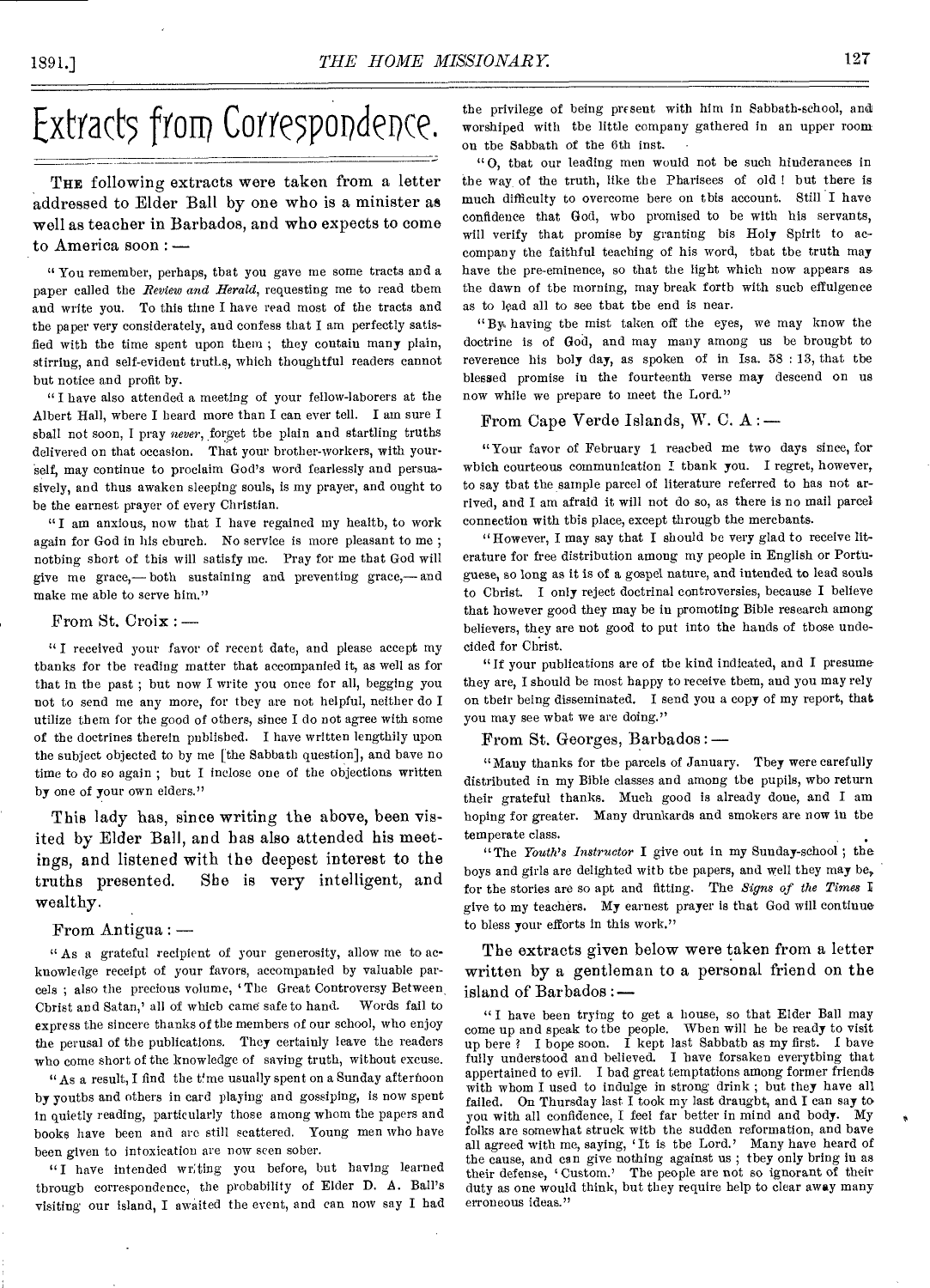## FOREIGN MISSIONS.

CONDUCTED BY W. C. WHITE. mmmmmm

### **BRAZIL.**

### ITS HISTORY.

, IT was in the year 1499, that Vicent Yanez Pinson, one of the companions of Columbus, when near St. Augustine's Cape, sighted what is now known as Brazil. He directed his course southward toward the Amazon River, but made no settlement, contenting himself with nominally taking possession of the country in the name of the king of Spain.

The following year the king of Portugal equipped and dispatched a fleet, to follow up the discoveries of Vasco de Gama in the East Indies. Cabral, the admiral of this fleet, again took possession of Brazil in the name of his sovereign. He remained but a short time, and then sailed for the Indies, without having inaugurated any scheme for colonization.

To Amerigo Vespucci belongs the honor of leaving the first European settlement in Brazil. Much disrepute has been attached to his name, on account of the tradition that in some manner he conspired to have his name applied to the New World, thus depriving Columbus of the honor which was justly his due.

Vespucci remained in Brazil —or as it was at first called, Vera Cruz, and Santa Cruz-four or six months. He maintained a friendly intercourse with the natives, and traveled forty leagues into the interior. He erected a small fort —probably at Port Segura — the place where he landed, which he garrisoned with twelve men, whom he provided with provisions, firearms, and ammunition. Then freighting his vessels with Brazil wood, monkeys, and parrots, he set sail for Portugal.

• The natives of Brazil were poor and barbarous. The mineral wealth of their country was then unknown ; and so it possessed but slight attractions for the Portuguese government, their coffers at that time being wonderfully enriched by the wealth of India. For thirty years the kings of Portugal paid but little attention to Brazil. The subjects of the Portuguese monarchy pushed forward the work of Brazilian colonization, by going over there chiefly for Brazil wood. $\frac{a}{s}$  ]

The first attempt on the part of a Portuguese monarch to introduce an organized government into his Brazilian dominions was that of Joam III. He divided the country into hereditary captaincies, granting them to such persons as were willing to undertake their settlement, with unlimited powers of jurisdiction, both civil and criminal. Each captaincy extended along fifty leagues of coast. The boundaries in the interior were undefined.

This king undertook to survey the Brazilian coast, and gave to Rio de Janeiro the name which it bears

y

to-day, because he discovered it on the first day of January, 1531.

"Brazil is the only instance of a colony becoming the seat of government of its own mother country, and this was the work of Napoleon. When he resolved upon the invasion and conquest of Portugal, the prince *regent,* afterwards Dom Joam VI, having no means of resistance, decided to take refuge in Brazil. They arrived at Bahia on the 21st January, 1808."

He soon established his government at Rio de Janeiro, which has since been the capital of Brazil. "Although Brazil had now become the head of its own mother country, the government was not in the\_ hands of Brazilians, but of the Portuguese." In 1821 the Portuguese troops of Rio, with which the king had surrounded himself, took up arms and demanded the same form of representative government that had already been proclaimed in Portugal in 1820. "The prince, Dom Pedro, heir to the crown, who now for the first time took part in public affairs, actively exerted himself as a negotiator between the king and the troops, who were joined by bodies of the people. After attempting a compromise, the king finally submitted, took the oath, and named a new ministry."

King Joam VI now desired to send his son Dorn Pedro as a *regent* to Portugal. But so popular had Dom Pedro become by his conduct during the revolution, that the people objected, and Joam was forced to return to the mother country, and to leave Pedro in charge of Brazil. In 1822 this illustrious prince proclaimed the independence of Brazil. On the 12th of October, he was proclaimed constitutional emperor, with great enthusiasm.

The policy of Dom Pedro I, in order to gain the Brazilian throne, had been democratic. He had sided in with the liberal party. But once he had gained the throne, like many other men, he inclined toward absolutism. This did not suit the Brazilians any more than had the policy of his father prior to the revolution of 1821. In 1831 public discontent had reached its hight, and Dom Pedro I, through force of circumstances, was obliged to abdicate his throne, and flee to Portugal. He left his little son, then only fifteen years old, as emperor.

The history of the reign of Dom Pedro II is written in the rapid development of the resources of the empire, the erection of public works, the growth of commerce, the abolition of the traffic in slaves, and the provisions made for their gradual emancipation, the encouragement given to immigrants, and the establishment of a complete system of education. Nov. 15, 1889 he was dethroned, and the republic of the United States of Brazil proclaimed.

The principal cause leading to this revolution was a universal dislike of the centralizing system of the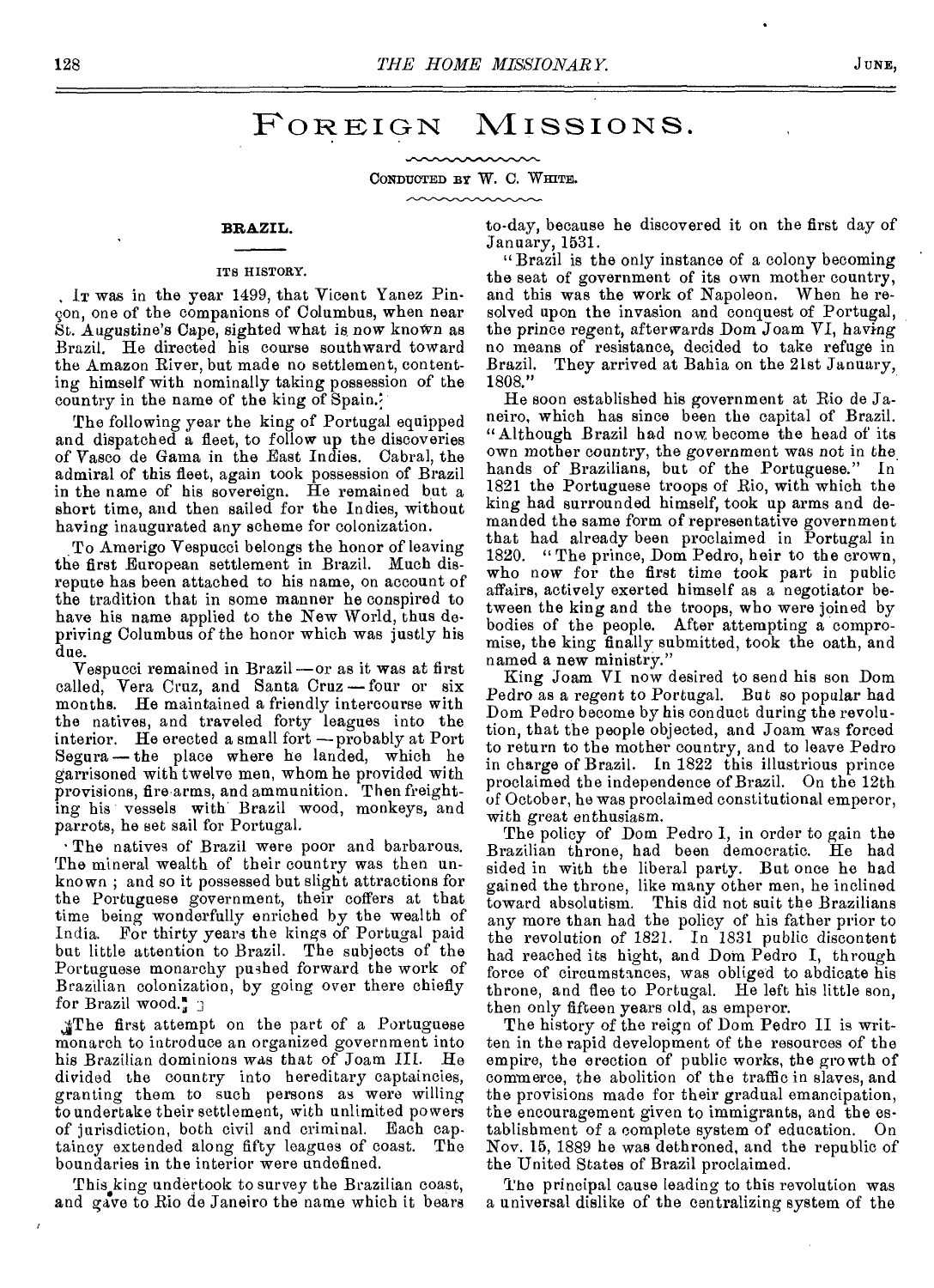empire. There are in Brazil twenty provinces, or States, and each of these was allowed to have a legislature, but the governors were appointed by the emperor. One of the standing evils against which the people protested was the appointment to the office of governors over the different States, of adventurers and political partisans.

### THE LAND ITSELF.

"Brazil is the first State in size, enlightenment, and importance in South America. It is nearly as large as all Europe, and larger than the United States before Alaska was acquired. It has vast resources— a fertile soil, immense pastures, great forests, and stores of minerals and diamonds. . . . The national finances are in a prosperous condition, railways have been built, telegraphs and cable-lines have been extended in every direction, the navigation of rivers has been promoted, slavery has been abolished, and free education has been established throughout the land."

The name " Brazil" signifies the land of the "live coal." In general, it is a mountainous country or In general, it is a mountainous country, or rather, an "elevated" country, for though, except on its western border, there are no great hights, it has an average elevation of more than 700 feet above the level of the sea. Hence the country is cooler and more healthful than the corresponding regions of Africa and Southern Asia. The highest average temperature of Rio de Janeiro is rarely more than 90°, even in December,— which corresponds to June in the nerthern hemisphere,—while in *July,* the coldest month, the maximum is 79°, and the minimum 66°.

There is a great deal of very fertile land in Brazil. The soil of the southern valleys is said to be suitable for the production of all kinds of necessary food. There are magnificent pastures for the raising of cattle, and rich forest-land for the cultivation of the various kinds of vegetable produce. Water and timber abound, and the climate is unsurpassed in its salubrity.

The northern part of Brazil is in great measure a lowland. It lies entirely within the tropics, and has great heat. It is covered by *mattas,* or heavy forests, and is watered by excessive rains. Except on the loftiest mountains, and on the *sertaos* (stony districts), the vegetation of Brazil is luxuriant beyond description.

The forests of Brazil contain almost every species of useful and ornamental wood. The cocoa-tree is found in great quantities in the provinces on the seashore, and furnishes one of the most important items of internal commerce ; a considerable surplus of cocoa is exported annually. The banana is one of the most important of all the trees that grow in Brazil, and its fruit is the chief food of the native Indians. 'The fruits of Brazil are numerous and excellent. The best of these are the pine-apple, the mango, the custard-apple, the guava, and the various kinds of melons and nuts.

So small is the number of farmers compared with the extent of Brazilian soil, that it is believed that not

one acre in 200 is under cultivation. In some provinces, especially' hose near the sea, the quantity of grain raised is not sufficient to supply the demand, and large quantities of wheat are annually imported from the United States. The reason of this is that the soil is occupied in the production of articles for foreign markets. The chief products of Brazil are coffee, sugar, cotton, tobacco, rice, maize, fruits, and spices. Of these by far the most important is coffee, while sugar ranks next in value, and cotton after sugar.

In the unsettled parts of Brazil, wild animals abound. Of beasts of prey, the most formidable are the South American tiger, the tiger-cat, the red wolf, and the Brazilian fox. Brazil is well known for its birds, from the *ouira,* an eagle far larger than our most powerful birds of prey, to the humming-bird no larger than a bee.

"Of domestic animals, the most important are the horse, the ox, and the sheep. Vast numbers of horses sprung from the original European stock, roam at large over the extensive plains of the southern provinces. They are generally found in droves of twenty or thirty. Cattle are also allowed to wander half wild. They are hunted down with the lasso in great numbers, and are valued chiefly on account of their hides, horns, and tallow, which are exported in immense quantities."

### MEN AND MANNERS.

The student of human nature must penetrate far into the interior of the vast republic, in order to find the Brazilian unadulterated by the admixture of his' manners and modes of thought with those of the Europeans. The very name of "Bugre," or wild Indian, is a terror to the ordinary Brazilian, hence the difficulty of exploring the country which the savages inhabit.

But in all the cities and more settled parts of the countries, the Indians, and negroes who were imported to work on the sugar plantations, have intermarried so much with the Portuguese, that "many years ago, when it was proposed, in taking the census of the country, to classify the whites and blacks, it was found impossible to determine the color line." Many of the people have the blood of three distinct races in their veins ; namely, Indian, negro, and Portuguese. "Hospitality to all new-comers is their great creed, and one which the traveler most appreciates. General laziness, both of mind and body, is the characteristic of all but the richer classes of people." The rural population has in the past been classed as a low and ignorant people ; but the excellent school system now established throughout the country will do much to elevate them.

" The Brazilians are in general hospitable, generous, and charitable, endowed with great pride and vanity, and susceptible of character, and are easily led away by flattery. The unlimited power they have exercised over the African slaves, and the colonial system from which they have but a short time been freed ; the imperfect religious education, the facility with which they can live in abundance at small cost, while the climate enables them to dispense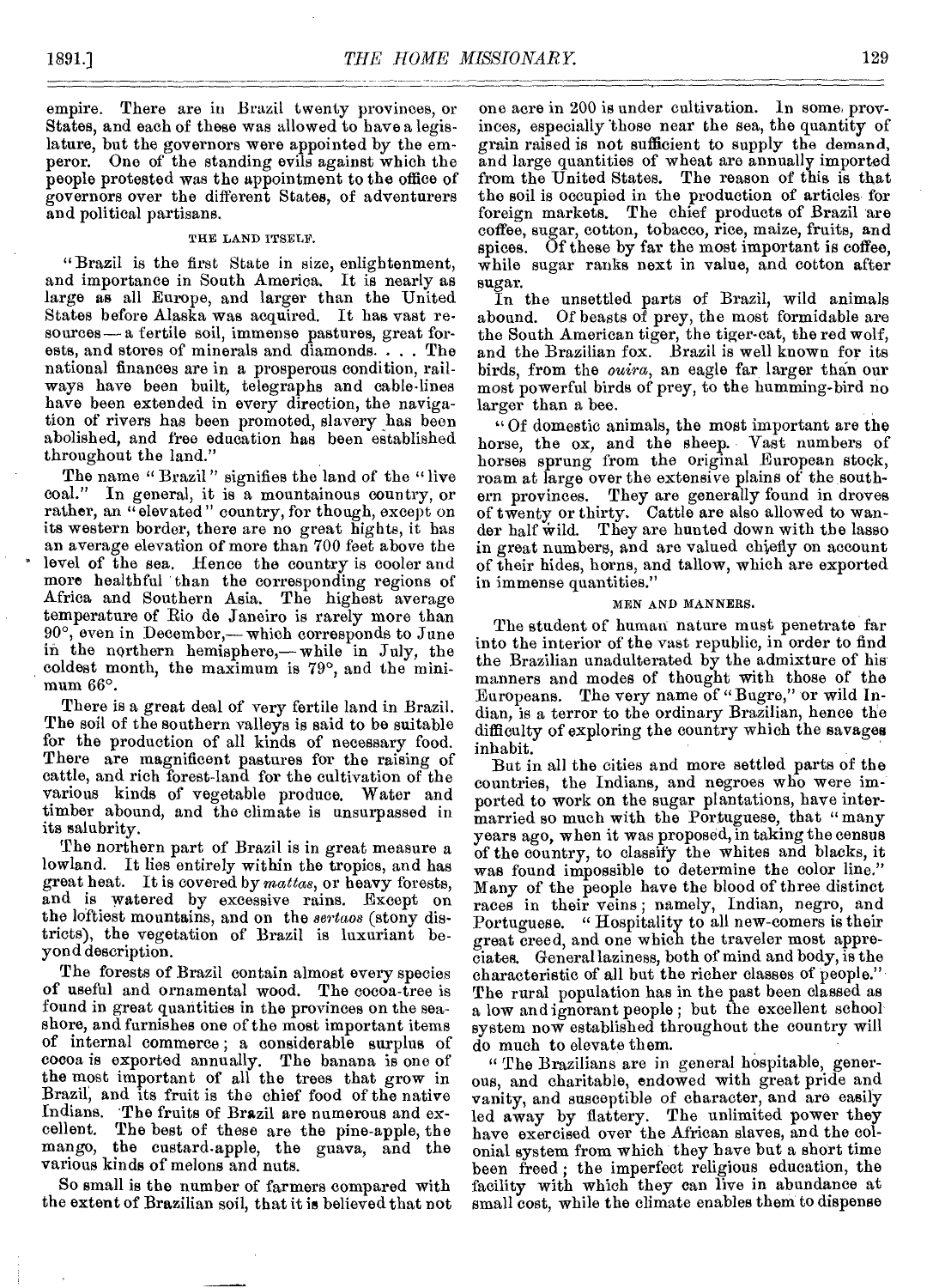with many things necessary in other countries, the enervating effects of the hot atmosphere,— all combine to stimulate the qualities and vices which we must expect in this people."

The rural Brazilian is proud, and poor because he is unnecessarily proud. The Portuguese settlers are, on the contrary, generally industrious, and reap in competence, or in an improved position in life, the reward of their exertions.

So much for Brazil and the Brazilians.

P. T. N.

### **BRAZILIAN** *CURREN***CY.**

UPON landing at Rio and making your first purchase, you are amazed at being told that some trifle you have selected will cost so many hundreds of this or even thousands of that ; and you are no less astonished when the bill of an ordinary account is presented you which contains five or six figures. The Brazilian currency is probably, at least in theory, the most infinitesimal of any in the world, except the antediluvian small shells called *cowries,*  and circulated as money in Africa and India. Thus the unit of the Brazilian monetary system is a *real,*  written 08001, which is equal in value to one twentieth of the United States cent. Of course there is no such coin in circulation, the smallest being ten *reis* (the plural of *real),* a copper half-cent. In Brazil a copper coin of forty *reis* circulates, to which succeed two nickel coins of 100 and 200 *reis*  respectively. Next comes the paper money in notes of 1000 *reis,* called *milreis ;* two *milreis,* five, ten, twenty, thirty, fifty, 100, two, three, four, and a maximum of 500, which is thus distractingly expressed numerically, 500\$000 ; though there is an imaginary denomination, named *conto,* which is 1,000 *milreis,* and is thus written, 1 : 000\$. The par value of the paper *milreis* is equal to fifty-five American cents. A little gold and silver are also in circulation. A strange prejudice is entertained in Brazil against silver coins ; and while the dirtiest and most ragged bill is accepted without hesitation, the equivalent silver coin is received reluctantly, and got rid of as soon as possible.— *Around and About South America.* 

### **ROMAN CATHOLICISM IN BRAZIL.**

ROMAN CATHOLICISM has ever been the dominant faith in Brazil; but, according to reliable testimony, it is a most remarkable fact that of late years it has been losing, instead of gaining, power. This is not often the case with Rome in new countries. She generally continues to gain in the number of her adherents, and in power ; but in Brazil things have gone the other way.

Protestants were the first settlers of the United States, and Protestantism, as a system, has ever been the leading religion in the United States. But South America was first settled by the legates of the pope. Catholicism was founded in South America more than half a century before the Pilgrims set sail from Delft Haven, or the London Colony had landed

at Jamestown. "Here was a land," says Mr. Charles E. Knox, " where the old civilization followed Columbus sooner than it did in North America — a land whose ports, and provinces, and rivers, and towns, and churches, are inscribed with the names of the saints of the Bible, and of the saints of Rome, and where every device of the popes and of the Jesuit propaganda have had the fullest opportunity for development. Here was a land swept clean by a decisive stroke from French Huguenots and Dutch Protestants, and in whose oldest monastery Luther and Calvin are still dragged, in fresco, at the chariot wheels of the pope and the Virgin. An empire of fertile and wealthy territory lies in the heart of a mighty continent. The rivers and the mountains inspire the sentiment of the sublime. Tropical exuberance invites the enterprise and the ambition of man. . . . And yet the country has made slow progress. The Indians and the negroes have hardly felt the touch of an elevating power. The Portuguese have not maintained a high level of intelligence or of virtue among the masses. The church, whose seat is in classic Rome, and which professes to draw its life from the divine source, has had no spiritual magnetism to draw the people's hearts upward from the sordid and the sensual. Her edifices have in many places gone to decay ; her priests have become notoriously corrupt ; and the mental force of social and political leaders has broken from her lax virtue and depleted authority ; the civil power is ready to break from an institution which has betrayed her opportunity and her mission, and the people are filled with a deep desire to know some better religion.

" The central cause of the loss of this power is the character of the priesthood. The priests have not simply betrayed their office ; they have betrayed it in the most shameless manner, and have perpetuated and diffused the shame. The people know the priests to be dissolute. They know them to be deceptive, and a growing popular intelligence discerns more and more the shallowness and frivolity of the deception. . . . By the priests indolence and superstition have been commended to the people ; under their direction common education has held, as its steady aim, servile, emotional obedience ; under them, higher training has been pervaded with some sensuous feeling, and independent minds have swung off into materialism and positivism. While the thirteen colonies of North America, beginning at a later date, and on a more sterile soil, developed into systems of government and education which are producing a profound impression on the whole world, the United States of Brazil must begin its moral history anew."

A gentleman who recently completed an extended tour in Brazil, speaking on this point, said : "In Rio I have frequently gone into half a dozen churches in the morning, and found not a score of people in all of them, and this at the customary hours of worship. I have occasionally heard mass celebrated before half a score of people, and have seen an entire altar of priests going through their services with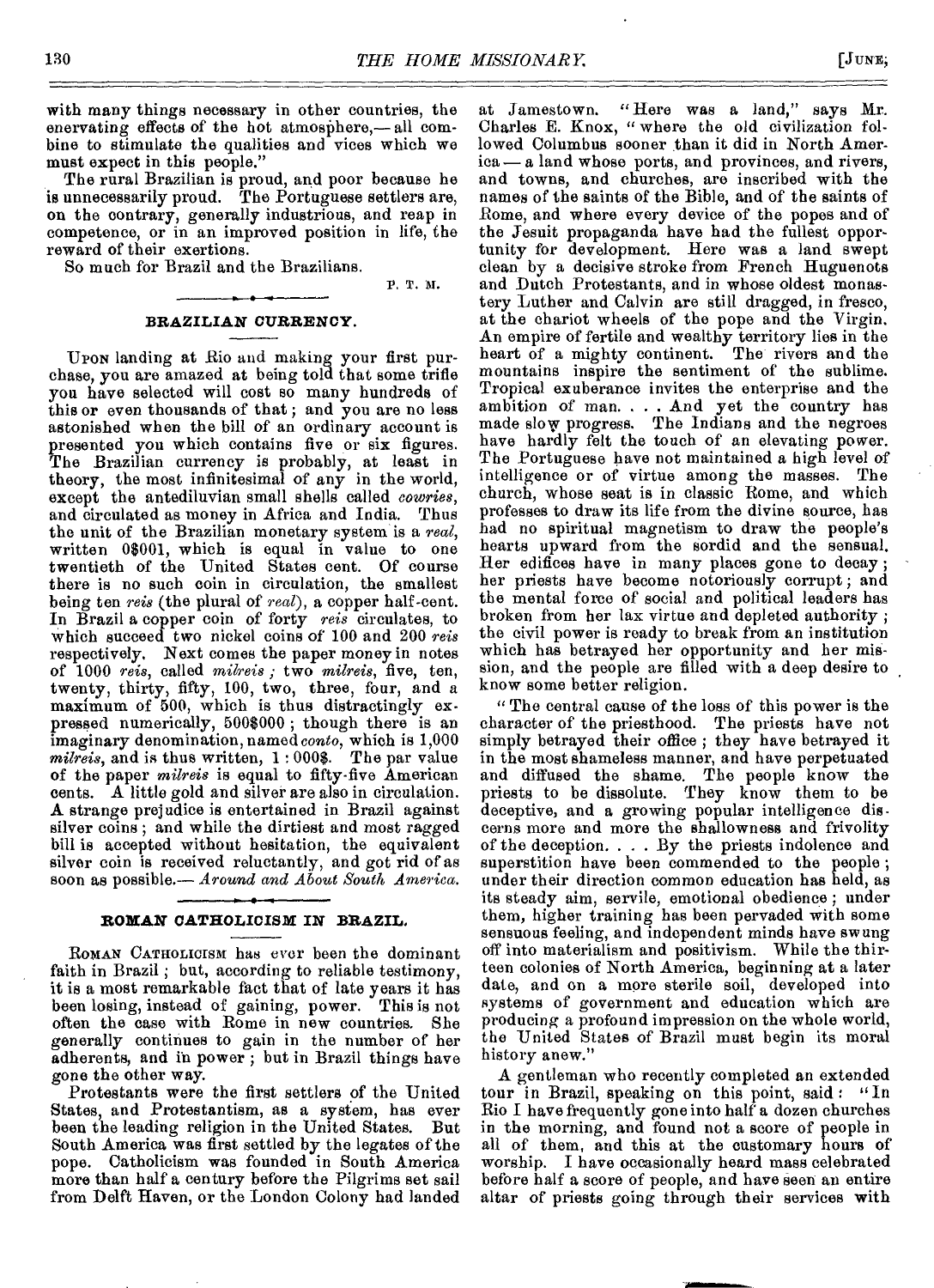no audience save a single bored verger, who at once removed his eyes from the ceremony, and riveted them upon me until my departure."

It was the privilege of the writer to listen to a speech by Rev. Geo. W. Chamberlain, spoken at Cleveland, Ohio, last March. Mr. Chamberlain has been a missionary to Brazil for many years, and ought to understand the situation quite thoroughly. In the course of his remarks he said: "You know that ' there is a tide in the affairs of man, which, taken at its flood, leads on to fortune,' and that opportune tide in the affairs of evangelization in Brazil is now upon us. Look upon those maps, and note the parts of black and red. [The black denoted heathenism, the red Catholicism.] For the predominance of those two colors, the blood of your brothers is crying for revenge. . . The prevalence of Catholicism is not only a crisis in South America, but it is a spiritual crisis in the United States. It is the author of our country who says that what has transpired in this country during the last century is without a precedent, and must remain without a parallel until there are other continents to discover and to de velop. It ought to make your blood curdle when you realize that in South America we have a theater for a drama not unlike the one which was enacted on our own continent in its early development, and yet you have thrust upon us TWELVE MISSIONARIES. With this number you expect us to quench the fire that has been burning there for three centuries. In tracing that map before you, I want to ask you what is the meaning of the predominating black and red colors on the map of South America? The red has surrounded the black for years, and yet what has this church of such pretensions done for those vast<br>numbers who have not heard the gospel? They numbers who have not heard the gospel? have translated no gospel of Jesus Christ into the native tongue.  $\ldots$  There are  $13,000,000$  people in South America who need the gospel. . . . We have to confront serious questions down there. And all the problems which confront us there will be thrust upon the people of the United States in a single generation."  $P. T. M.$ generation.

THE following remarks, overheard by a Brazilian missionary, and published in *Brazilian Missions,* indicate better even than statistics the nature of the work that is being done, and the results that are being achieved in the new republic : *—* 

 $\widetilde{H}$  *A hotel-keeper.*—  $\cdot$  I know only one Protestant, and he is the only honest man in Sao Goncola.'

*" A comerado.—'* He will be sure to return the horse. He is a Protestant.'

*"A ticket-seller,'* I cannot make the change ; you can pay me when you come back.' Then to the station-master : 'It's all safe. He is a Protestant.'

*" Man at a hotel table.—'* They are Protestants, and Protestants are all trusty people.'

*"One planter to another.—'* A Prot9stant from Rio Feio! Then you have a trusty foreman.'

*"A policeman,'* Oh, I don't know anything about the Protestants. We never have anything to do with them except when some priest makes a row.'

*"A negro soldier.—* Protestantism teaches you not to lie, and many other hard things. I cannot be a Protestant.'

*"The father of two of our school-boys. —'* Protestants have sense; they try to make children better.'

*" The neighbor of a new resident.—'* He cannot be **a**  Protestant. He swears at his wife.'

*" Guest at hotel table. —* I wish we had some Protestants in Christina. They are such a help to a place.'"

THE mission of the Methodist Church in the Rio Grande do Sul, Brazil, is finding special opportunities for work among the immigrants that come pouring in by hundreds. While the work at the capital is conducted in Portuguese, that of the colonies is in Italian, and is under the care of a native of Italy. In two of these colonies there are organized churches, which have secured ground, cut timber, and secured materials for chapels.— *Independent.* 

### **QUESTIONS.**

1. IN what year did Europeans discover Brazil ?

2. What happened the following year?

3. From what man has America received its name ?

4. Who left the first European settlement in Brazil? Tell something about the visit of Vespucci to Brazil.

5. What scheme of organized government did Joam III inaugurate ?

6. What peculiar relationship to the mother country does Brazil sustain?

7. What happened during the reign of Joam VI ?

8. What were the policies of Dom Pedro I, before he was emperor, and afterward?

9. Tell what you can concerning the reign of Dom Pedro II.

10. What can you' say concerning the physical appearance of Brazil? What of the climate?

11. What are the chief products of Brazil ? Is the country thickly populated?

12. What can you say concerning the color line in Brazil ?

13. Give some general characteristics of the Brazilians?

14. What faith has the greatest number of adherents ?

15. What has Catholicism done for the natives ?

16. Is the Catholic Church losing or gaining in power in Brazil?

IT is a matter of encouragement that so many of our young men who are preparing for work in foreign missions, have their minds upon Brazil and the Spanish American Republics.

AT a recent meeting of our Mission Board, a resolution was adopted, requesting the General Canvassing Agent to organize two companies of canvassers for South America ; one to work in Argentine, and the other in Brazil.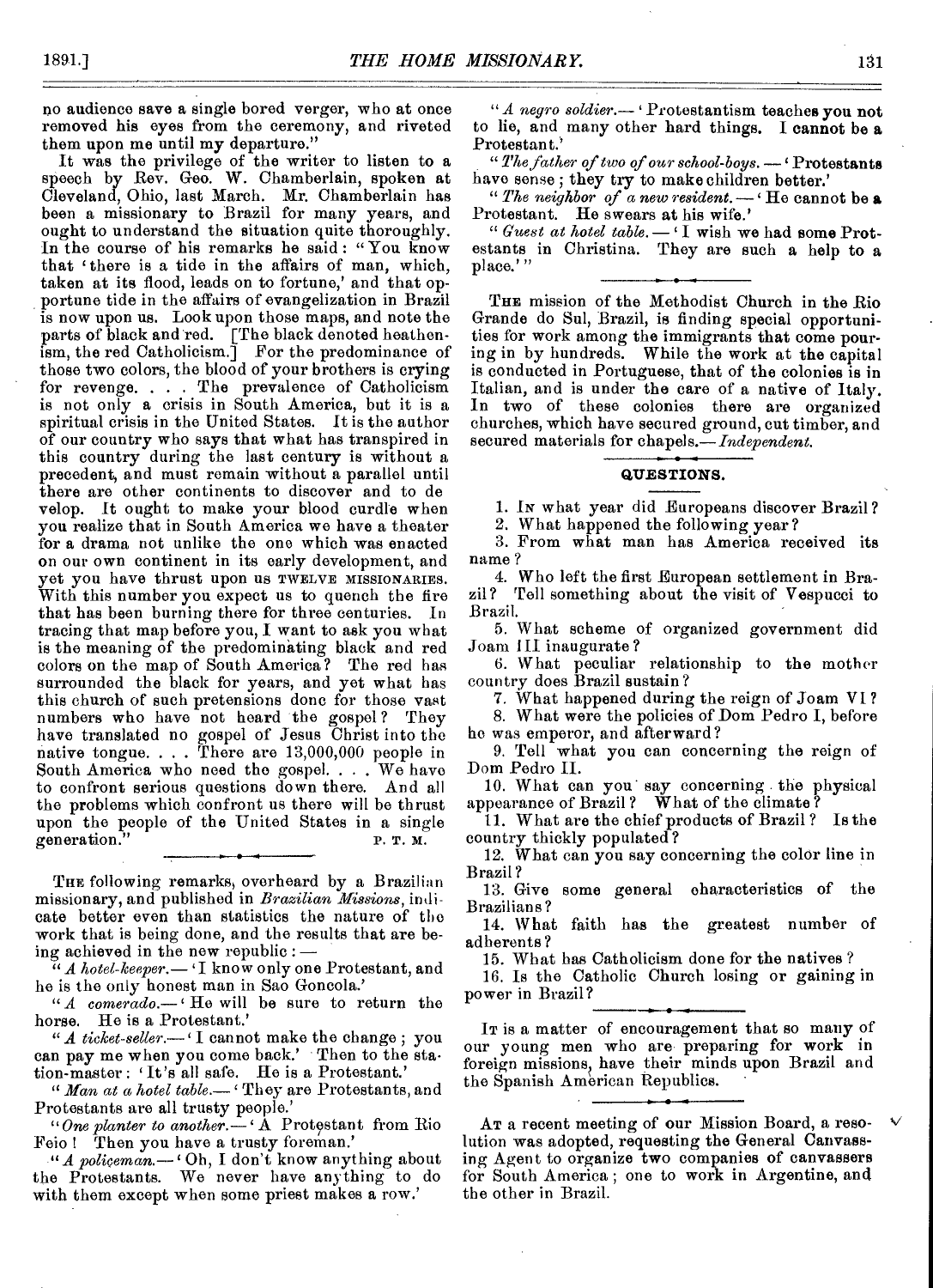## RELIGIOUS LIBERTY.

CONDUCTED BY W. A. COLCORD.

mummunn

### **FREE** *GRACE AND FREE* **WILL.**

## *Tune, "* TRURO."

FREEDOM and reason make brave men ; Take these away, what are they then? — Mere groveling brutes, and just as well The beasts may think of heaven or hell.

'T is man's free will if he believe ; 'T is God's free will him to receive. To stubborn willers, this I '11 tell, 'T is all free grace and all *free will.* 

Know then, that every soul is free To choose his life, and what he '11 be ; For this eternal truth is given, That God will force no man to heaven.

He '11 call, persuade, direct him right, Bless him with wisdom, love, and light, In nameless ways be good and kind, But never force the human mind.

*— Old Hymn of Freedom.* 

## ••••-•-•111 **CHARITY IN OUR RELIGIOUS LIBERTY WORK.**

THERE is danger that those engaged in religious liberty work will not have sufficient Christian charity for those who do not readily accept religious liberty principles when presented to them, or who, not having had their attention called to them, are interested in movements which, if successful, will result in the abridgment of freedom of conscience. Persons who have made a study of a certain subject, and have become thoroughly convinced of the soundness of a certain position, are apt to grow impatient if their views are not promptly accepted, and to prefer the grave charge of dishonesty against all who do not readily fall in with their way of thinking. This is hasty and unjust judgment, and should never be indulged in.

The members of the executive committee of the National Religious Liberty Association have repeatedly expressed the opinion that, had not their minds by a certain train of circumstances been called to the principles of religious liberty, they would now be identified with the apparently very plausible movements for the betterment of society, but which contain wrong theories of government.

Religious persecution is the result of practicing and advocating some Bible truth. This is what caused the Baptists to make a study of the relations of religion and civil government, and to become the historical champions of religious liberty ; and it is the absence of persecution and their present popularity that have caused some of them to forget these fundamental principles.

Methodists, Baptists, Congregationalists, and Presbyterians do not see in the present movements any evil, and therefore do not make the study of them which some of us have made. But when their attention is called to them, and the danger pointed out, many of them will take a position with us against these movements. Two quite marked instances of this kind are given below. In view of these facts it behooves us to exercise charity, and refrain from impugning the motives of those who are engaged in these movements or who sympathize with them.

### CAUTIONS.

We should be careful not to misrepresent our own position. In our discussion of the question of Sunday and the World's Fair, we should be careful not to leave a wrong impression. It is not our place or purpose to advocate the opening of the Fair on Sunday, but to call attention to the connection this agitation for closing the Fair on Sunday has to the general agitation for religious enactments and Sunday legislation in general, and take advantage of the interest in the question to present the true relations which should exist between the church and the state, if a total separation may indeed be called a relation.

The Bible in the public school is another question which should be dealt with with care. It ought not to be made prominent, *for* the reason that those who are really interested in the good of society are likely to pass hasty judgment, and decide that we are opposed to their efforts (though misdirected they may be) to stem the tide of vice and immorality which is so plainly on the increase. We should take pains to inform them when the subject is brought up, that the enforced reading of the Bible in the public schools is not an antidote for these evils ; that the only cure for them lies in the blood of Christ presented in a free gospel.

### PROGRESS OF THE WORK.

A lecturer on religious liberty was recently interviewed by a prominent officer in the Woman's Christian Temperance Union, during which she objected seriously to his speaking from the standpoint proposed. She was requested to hear the lecture before passing judgment. After hearing it, she became a warm convert to the positions taken, and declared that it was her conviction that very few of the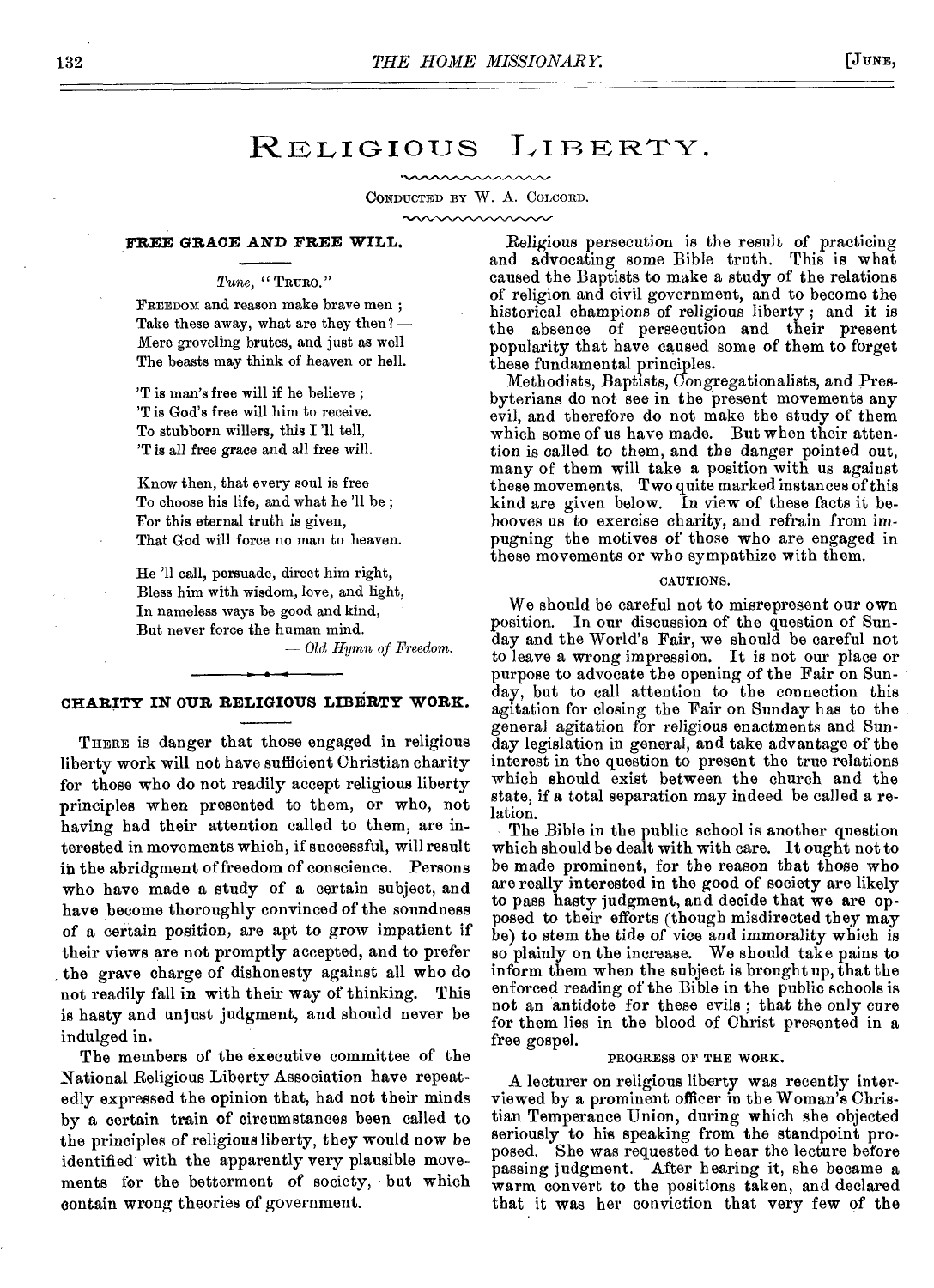Union had any idea of the magnitude of the error they were making in their "National Reform" tendencies. •

The result of a series of lectures delivered throughout Northern Illinois, by a representative of the National Religious Liberty Association in the churches of his denomination, was apparent in the resolutions of the annual State Conference of the denomination, recently held in Chicago.

To show how radical the change in the tone of the resolutions has been, those passed by the same body in the years 1889 and 1890 are presented below, together with the one passed at the last session, the chairman of the committee drafting them being the same the last two years.

### *Resolutions of 1889.*

*" Resolved,* That we rejoice that not only the different Christian denominations are putting forth efforts, but that also special societies are organized to enforce our Sabbath laws.

*"Resolved,* That we rejoice that the 'Blair bill' has been introduced in the United States Senate to secure to the people the enjoyment of the rest on the Lord's day, and to protect its observance as a day of religious worship, and that we respectfully pray the Senate to approve of the bill and make it a law."

### *Resolutions of 1890.*

*" Resolved,* That we are in favor of such laws and their enforcement as will bring about a better observance of the Sabbath, and aim at the better protection of the laborer, who is mostly the sufferer.

*" Resolved,* That we gratefully recognize the efforts of special organizations aiming at a better promotion of Sabbath observance, and that we unitedly stand in favor of proper legislative measures pointing in this direction."

### *Resolutions of 1891.*

*"Resolved,* That we adhere, strictly to the Position taken in our book of discipline on this subject, and that we seek by every means public and private, to educate the people up to the Bible idea of the Sabbath, and labor to promote its observance everywhere."

This is sufficient to show that patient, kindly, but persistent labor will win, where hasty and uncharitable work could hardly fail to prove futile.

A. F. BALLENGER.

### **THE FOURTH CENTURY OVER AGAIN.**

THE following information is sent out under the heading, " A Systematic Crusade against Sunday Opening of the World's Fair," addressed at Chicago, May  $14:$  –

" The International Young Men's Christian Association proposes to go into the crusade against the opening of the World's Fair on the Sabbath day, with might and main. Every secretary in this country, as well as in Canada, has agreed to address a letter to the National Commission and the Board of Directors, asking that the Fair be closed. addition, every intending exhibitor, no matter in what country, is to be personally addressed and asked to make his or her participation contingent upon Sunday closing. In addition to this, Christian workers throughout the world are to be asked to bring their influence to bear upon the responsible authorities during the next twelve months."

In this we see simply history repeating itself. Neander tells us that at a church convention held at Carthage, in 401, the bishops passed a resolution to send up a petition to the emperor, praying " that the public shows might be transferred from the Christian Sunday and from feast-days to some other days of the week." And the reason, he says, why they passed this resolution, was not that they feared the shows would be a financial failure if open on Sunday, or that the empire would come to ruin therefor, but " the people congregate more to the circus than to the church, and it is not fitting that Christians should gather at the spectacles, since the exercises there are contrary to the precepts of God ; and if they are not open, the Christians would attend more to things divine."

So in this latter case, this International Young Men's Christian Association that is soliciting the cooperation of " Christian workers throughout the world " in an effort to have the World's Fair closed on Sunday, is not afraid that the Fair will be a failure if open on Sunday, or this government come to naught if it should be open, but its leaders are afraid, if open, it would be much better patronized than the churches ; and hence they wish the Fair closed on Sunday, and thus corral the people into the churches. But the spirit which demands such means to get people to act religiously, will, if necessary to carry its point, resort to compulsory measures ; and as the efforts of the ambitious but unregenerate bishops of the fourth century resulted in a union of church and state, so will the like efforts of these later churchmen in the nineteeth century result in the same thing.  $W$ , A, C, w. A. C.

A COUNTY surveyor from the State of Arkansas, under date April 14, writes: "I have received a copy of the *American Sentinel* for several months. Have read it closely. Only wish that we had 100,- 000 papers engaged in the same cause. Would be thankful for any light in that direction. I stand opposed to religious legislation in all its forms. I wish you success in your enterprise."

A COUNTY and probate judge from the same State, in a letter dated April 12, writes : "I have been reading the *American Sentinel.* I am well pleased with the bold stand it has taken in defense of the American Constitution. My mind and time are both engaged in the affairs of my courts. I am opposed to the amalgamation of church and state. I am a Baptist, and I try to look at that matter from a scriptural standpoint. I would be pleased to read the leaflets you refer to, if you will be so kind as to send them."

To open or to close the World's Fair on Sunday is still a vexed question.— *Burlington Hawk-Eye.* 

THE Boston *Arena* for May contains a one-half column editorial comment on the King Case.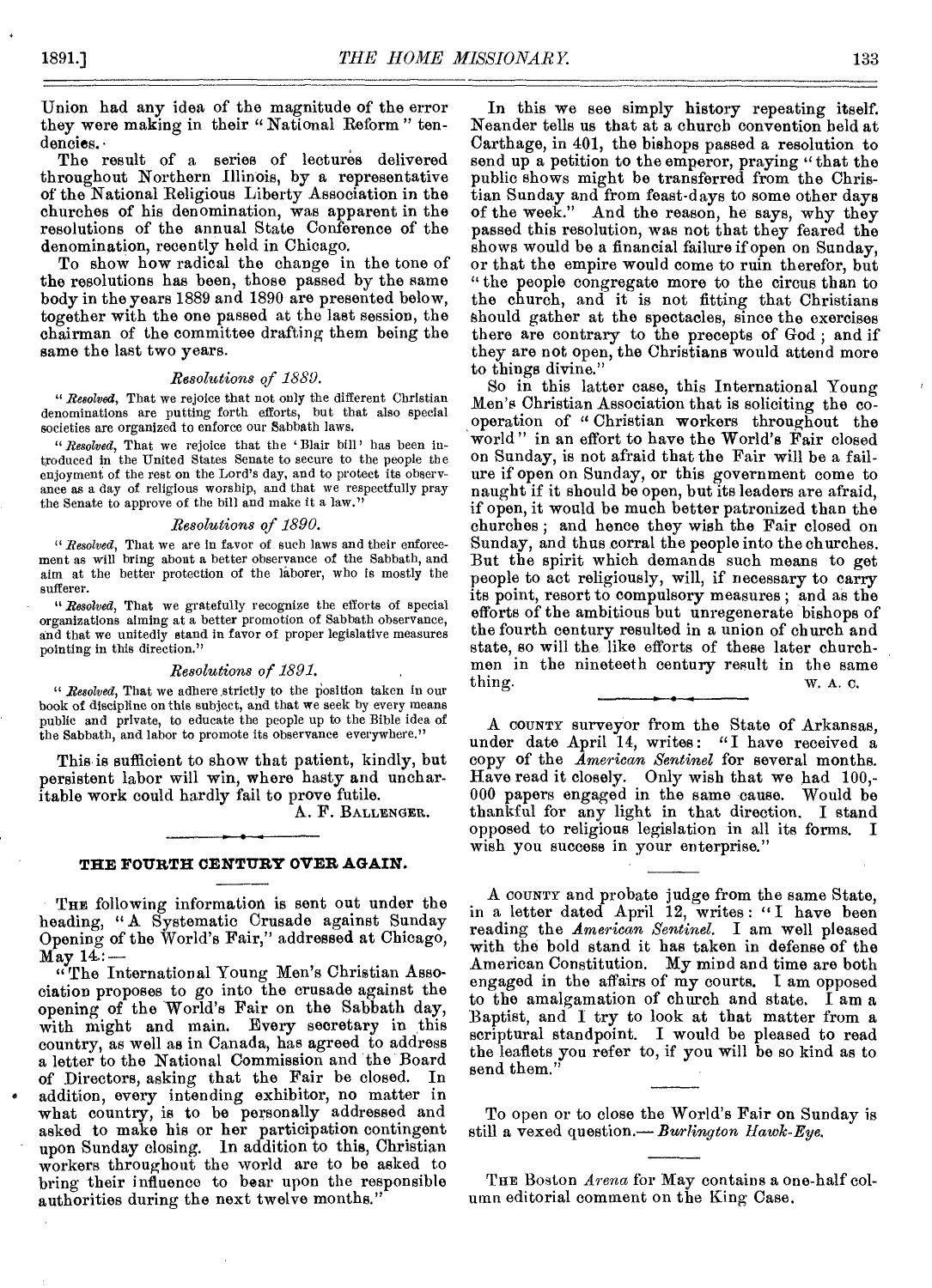## HOME MISSIONS.

mmm

CONDUCTED BY MISS JENNIE THAYER.

### www.www.

### **PROPER OBSERVANCE OF SABBATH..**

**W HEN** the Sabbath commences, we should place a guard upon ourselves, upon our acts and our words, lest we rob God by appropriating to our own use that time which is strictly the Lord's. We should not do ourselves, nor suffer our children to do, any manner of our own work for a livelihood, or anything which could have been done on the six working days. Friday is the day of preparation. Time can then be devoted to making the necessary preparation for the Sabbath, and to thinking and conversing about it. Nothing which will in the sight of heaven be regarded as a violation of the holy Sabbath should be left unsaid or undone, to be said or done upon the Sabbath. God requires not only that we refrain from physical labor upon the Sabbath, but that the mind be disciplined to dwell upon sacred themes. The fourth commandment is virtually transgressed by conversing upon worldly things, or by engaging in light and trifling conversation. Talking upon anything or everything which may come into the mind, is speaking our own words. Every deviation from right brings us into bondage and condemnation. . . .

Those who are not fully converted to the truth, frequently let their minds run freely upon worldly business, and although they may rest from physical toil upon the Sabbath, their tongues speak out what is in their minds ; hence these words concerning cattle, crops, losses, and gains. All this is Sabbathbreaking. If the mind is running upon worldly matters, the tongue will reveal it ; for out of the abundance of the heart the mouth speaketh.

The example of ministers especially should be circumspect in this respect. Upon the Sabbath they should conscientiously restrict themselves to conversation upon religious themes,— to present truth, present duty, the Christian's hopes and fears, trials, conflicts, and afflictions ; to overcoming at last, and the reward to be received.

Ministers of Jesus should stand as reprovers to those who fail to remember the Sabbath to keep it holy. They should kindly and solemnly reprove those who engage in worldly conversation upon the Sabbath, and at the same time claim to be Sabbathkeepers. They should encourage devotion to God upon his holy day.

None should feel at liberty to spend sanctified time in an unprofitable manner. It is displeasing to God for Sabbath-keepers to sleep during much of the Sabbath. They dishonor their Creator in so doing, and by their example, say that the six days are too precious for them to spend in resting. They must make money, although it be by robbing themselves of needed sleep, which they make up by sleeping away holy time. They then excuse themselves by saying, "The Sabbath was given for a day of rest. I will not deprive myself of rest to attend meeting ; for I need rest." Such make a wrong use of the sanctified day. They should upon that day especially interest their families in its observance, and assemble at the house of prayer with the few or with the many, as the case may be. They should devote their time and energies to spiritual exercises, that the divine influence resting upon the Sabbath may atten d them through the week. Of all the days in the week, none are so favorable for devotional thoughts and feelings as the Sabbath.

All heaven was represented to me as beholding and watching upon the Sabbath those who acknowledge the claims of the fourth commandment, and are observing the Sabbath. Angels were marking their interest in, and high regard for, this divine institution. Those who sanctified the Lord God in their hearts by a strictly devotional frame of mind, and who sought to improve the sacred hours in keeping the Sabbath to the best of their ability, and to honor God by calling the Sabbath a delight,—these the angels were specially blessing with light and health, and special strength was given them. But, on the other band, the angels were turning from those who failed to appreciate the sacredness of God's sanctified day, and were removing from them their light and their strength. I saw them overshadowed with a cloud, desponding, and frequently sad. They felt a lack of the Spirit of God. *— Testimonies for the Church, Vol. II, pp. 702-705.* 

God is merciful. His requirements are reasonable, in accordance with the goodness and benevolence of his character. The object of the Sabbath was that all mankind might be benefited. Man was not made to fit the Sabbath ; for the Sabbath was made after the creation of man, to meet his necessities. After God had made the world in six days, he rested, and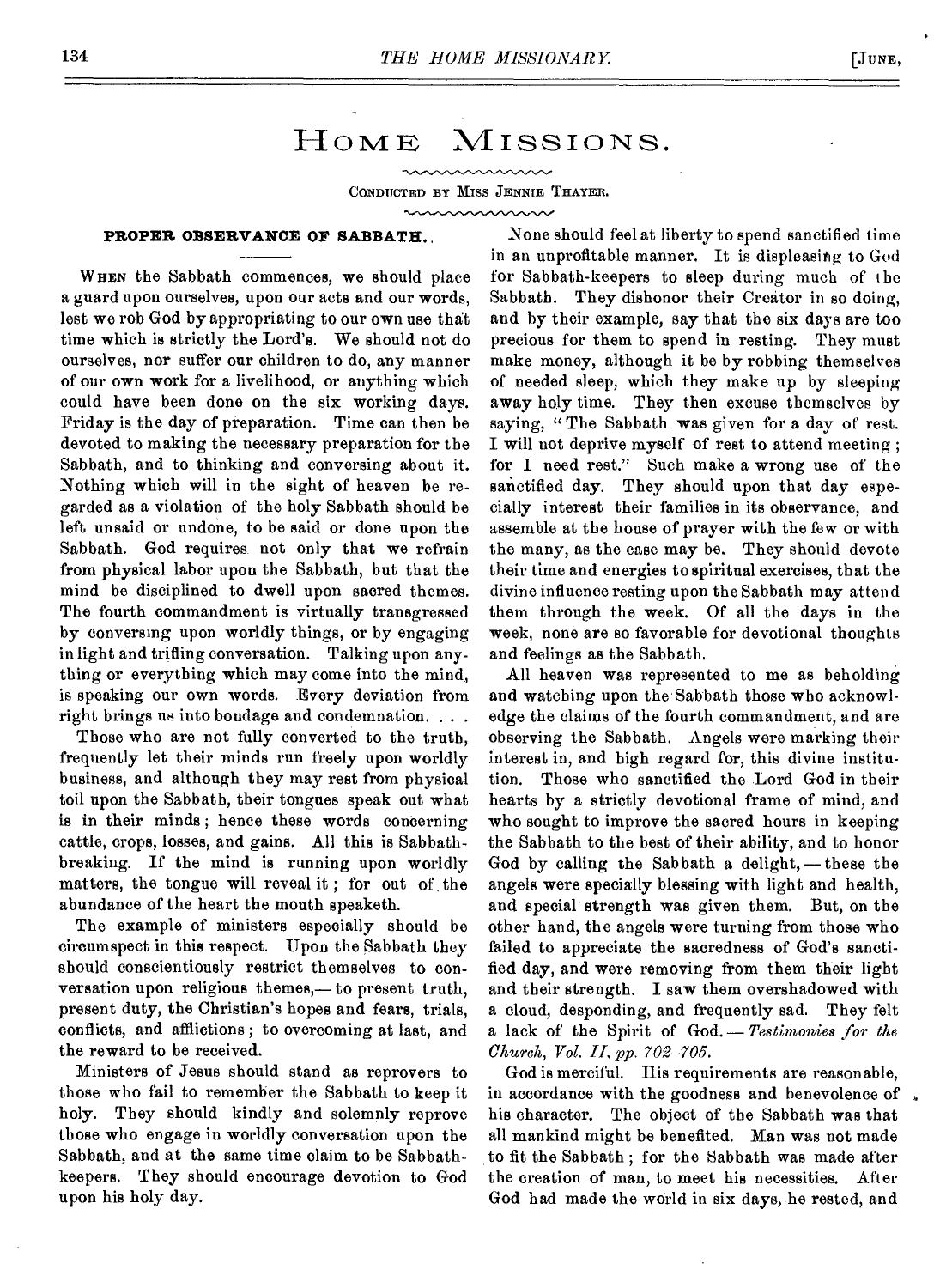sanctified and blessed the day upon which he rested from all his work which he had created and made. He set apart that special day for man to rest from his labor, that as he should look upon the earth beneath and the heavens above, he might reflect that God made all these in six days and rested upon the seventh ; and that as he should behold the tangible proofs of God's infinite wisdom, his heart might be filled with love and reverence for his Maker.

In order to keep the Sabbath holy, it is not necessary that we inclose ourselves in walls, shut away from the beautiful scenes of nature, and from the free, invigorating air of heaven. We should in no case allow burdens and business transactions to divert our minds upon the Sabbath of the Lord, which he has sanctified. We should not allow our minds to dwell upon things of a worldly character even. But the mind cannot be refreshed, enlivened, and elevated by being confined nearly all the Sabbath hours within walls, listening to long sermons and tedious, formal prayers. The Sabbath of the Lord is put to a wrong use if thus celebrated. The object for which it was instituted, is not attained. The Sabbath was made for man, to be a blessing to him by calling his mind from secular labor to contemplate the goodness and glory of God. It is necessary that the people of God assemble to talk of him, to interchange thoughts and ideas in regard to the truths contained in his word, and to devote a portion of time to appropriate prayer. But these seasons, even upon the Sabbath, should not be made tedious by their length and lack of interest.

During a portion of the day, all should have an opportunity to be out of doors. How can children receive a more correct knowledge of God, and their minds be better impressed, than in spending a portion of their time out of doors, not in play, but in company with their parents? Let their young minds be associated with God in the beautiful scenery of nature, let their attention be called to the tokens of his love to man in his created works, and they will be attracted and interested. They will not be in danger of associating the character of God with everything that is stern and severe; but as they view the beautiful things which he has created for the happiness of man, they will be led to regard him as a tender, loving Father. They will see that his prohibitions and injunctions are not made merely to show his power and authority, but that he has the happiness of his children in view. As the character of God puts on the aspect of love, benevolence, beauty, and attraction, they are drawn to love him. You can direct their minds to the lovely birds

making the air musical with their happy songs, to the spires of grass, and the gloriously tinted flowers in their perfection perfuming the air. All these proclaim the love and skill of the heavenly Artist, and show forth the glory of God.

Parents, why not make use of the precious lessons which God has given us in the book of nature, to give our children a correct idea of his character ? Those who sacrifice simplicity to fashion, and shut themselves away from the beauties of nature, cannot be spiritually minded. They cannot understand the skill and power of God as revealed in his created works ; therefore their hearts do not quicken and throb with new love and interest, and they are not filled with awe and reverence as they see God in nature.

All who love God should do what they can to make the Sabbath a delight, holy and honorable. They cannot do this by seeking their own pleasure in sinful, forbidden amusements. Yet they can do much to exalt the Sabbath in their families, and make it the most interesting day of the week. We should devote time to interesting our children. A change will have a happy influence upon them. We can walk out with them in the open air ; we can sit with them in the groves and in the bright sunshine, and give their restless minds something to feed upon by conversing with them upon the works of God, and can inspire them with love and reverence by calling their attention to the beautiful objects in nature.

The Sabbath should be made so interesting to our families that its weekly return, will be bailed with joy. In no better way can parents exalt and honor the Sabbath than by devising means to impart proper instruction to their families, and interesting them in spiritual things, giving them correct views of the character of God, and what he requires of us in order to perfect Christian characters, and attain to eternal life. Parents, make the Sabbath a delight, that your children may look forward to it, and have a welcome in their hearts for it.— *Testimonies for the Church, Vol. II, pp. 582-585.* 

### **PROGRAM.**

## 1. Song, Hymns and Tunes, No. 1395.

- 2. Prayer.
- 3. Bible Reading on Sabbath Observance.
- 4. Song, No. 1303.
- 5. Questions on the Lesson.
- 6. Business.
- 7. Closing Song.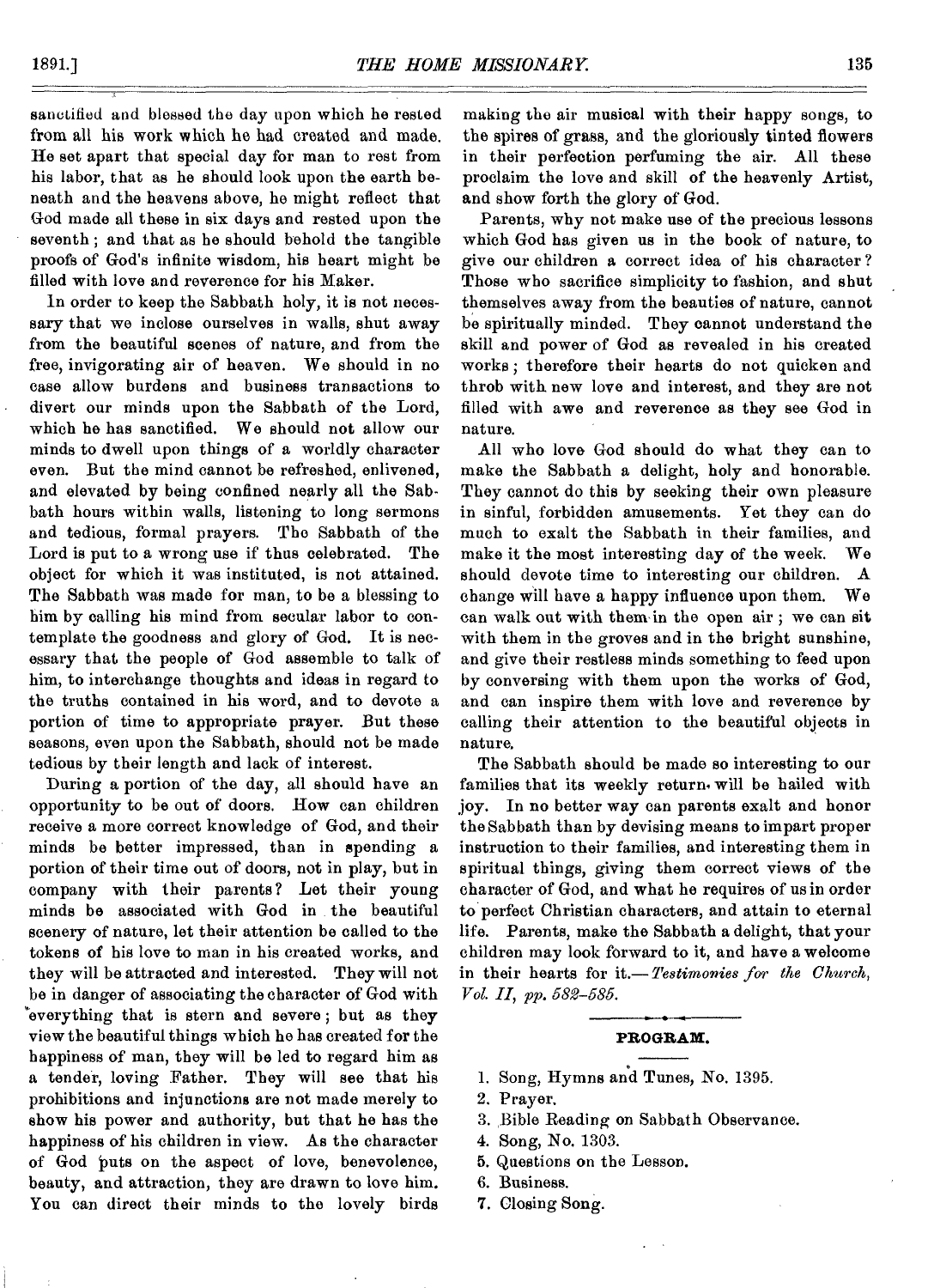## HEALTH AND TEMPERANCE.

CONDUCTED BY MRS. C. E. L. JONES.

### **OPPORTUNITY.**

THE morning 's bright with hope and light; 0 Christian, bended on thy knee, Before thee stands, with outstretched hands, God's glorious Opportunity.

Thy sin and blight are all made white, Thy pardon speaks from Heaven to thee ; And now once more, as oft before, God sends thee Opportunity.

What loving grace beams in her face! What precious hope she brings to thee,

Of souls to win from death and sin To greet thee in eternity !

The path she goes hath thorn and rose, The sunshine and the shade is there. The thorn you meet pierced Christ's dear feet,

He knows the heaviest cross you bear.

So help us, Lord, to speak thy word, To prize great Opportunity, That thou mayst say at that great day, " Come enter into joy with me."

FANNIE BOLTON.

### **THE GERMS WHICH INFECT WATER.**

ALL the germs which infect the air may also more or less infect water. Indeed, all germs require moisture and heat to enable them to develop, and water, contaminated by decaying organic matter, is a very favorable fluid for the cultivation of disease germs. The air is the common medium for conveying most diseases which infect the lungs and find their entrance into the blood through the respiratory mucous surfaces, while water is the common source of disease germs which infect the digestive tract and enter the blood from this surface. Hence, foul water is the chief cause of typhoid fever, cholera, diarrhea, dysentery, etc. The disease known as winter cholera is always due to bad water supply.

The worst form of water 'contamination comes from sewerage containing human excrement. After a dry time, the air is full of all kinds of impurities, and the first shower, especially in cities, always washes a great many germs into the water supplies. This is especially true of cistern water, shallow wells, and brooks, the receiving surfaces, as roofs of houses,

uplands, etc., being covered with all manner of dirt. The old-fashioned dug well of the farm homestead, with classical moss-covered bucket, is also a great source of disease. It is often a shallow surface well, and situated below the level of the house and barn, thus becoming the common drain of privy, cesspool, pig-pen, hennery, and barn-yard.

If from any cause disease germs get on the premises, as a case of typhoid fever, dysentery, or the like, they are sure to find their way into the well, which, being already full of organic matter, is favorable for their multiplication and growth. A disease through this medium will sometimes go the rounds of a family. The story told of a good village housewife who went to the druggist to get a disinfectant for the drain leading from the kitchen sink to the cesspool, illustrates how obtuse most people are on the subject of water contamination. The druggist having an over-supply of crude carbolic acid, offered to sell her several quarts very cheap. She purchased a liberal quantity, and used it as directed, pouring it freely into the drain every day. After a week the good woman returned, and asked the druggist if he had not, a better tasting and smelling disinfectant, as the well water tasted and smelled so badly of the carbolic acid that they could not use it. She did not realize that not only the disinfectant got into the well, but with it all manner of filth and disease germs from the cesspool.

At present the old open well is fast going out of fashion, and wells driven in the rock with iron tubing, or else dug and tiled to the surface, are taking their place. These wells, when properly made, shut off the possibility of even an insect getting in, to say nothing of cats, rats, mice, frogs, toads, and other small quadrupeds or reptiles finding there a watery grave.

The manner in which the whole water supply of a' city may be poisoned, is well illustrated in the case of Plymouth, Penn., a town of some twelve thousand inhabitants. Its water supply was a swift running stream from the mountains, and was supposed to be one of the best. There were no large cities or even dwellings upon its banks, save one farm house. Yet this one house, from the sickness of its owner, poisoned the water of the town to such an extent that hundreds of people became sick, and scores lost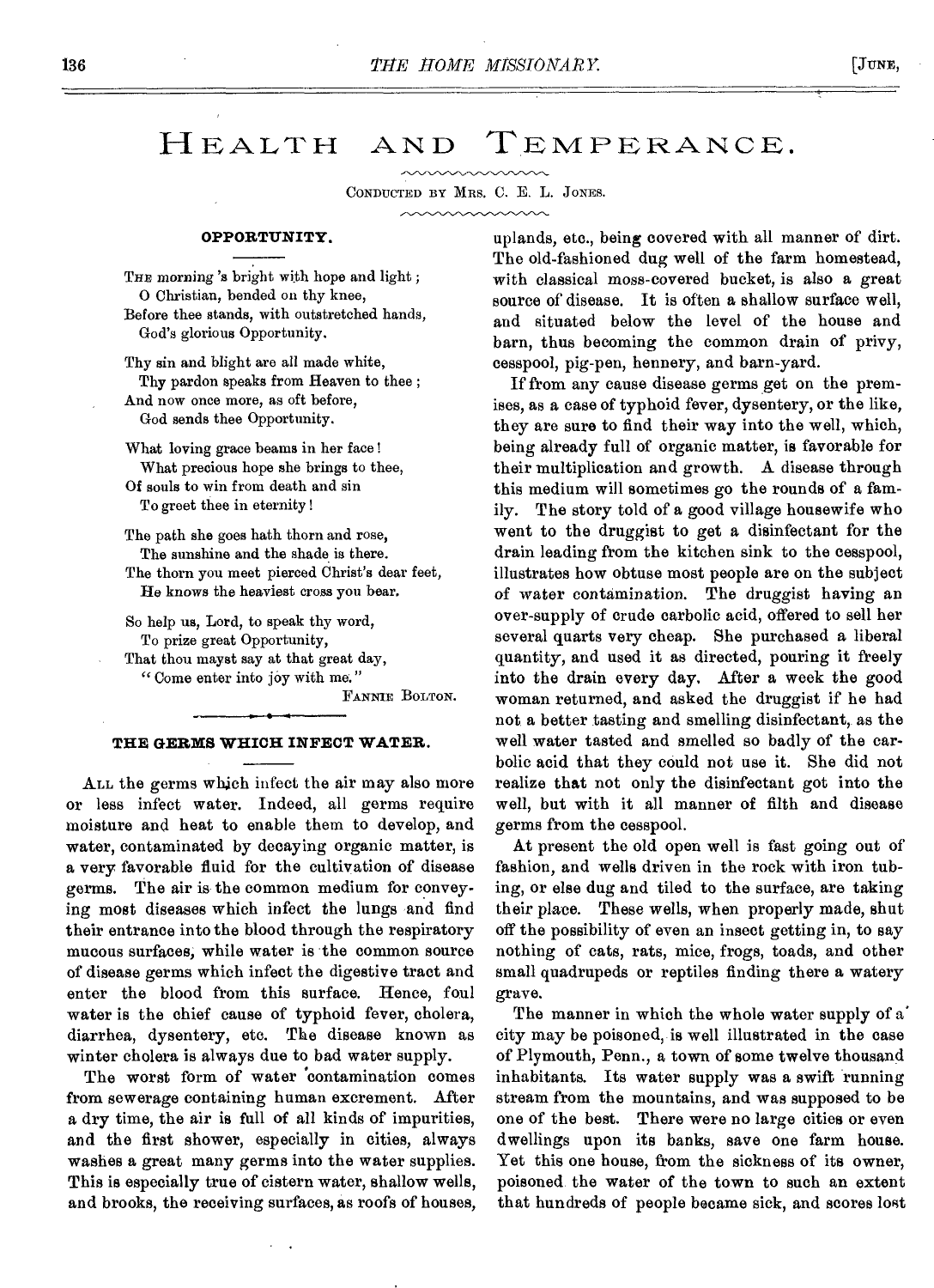their lives, while business was almost paralyzed. The head of this family, who lived on the banks of the stream which gave Plymouth hydrant water supply, went to Philadelphia in the early part of the winter, and there contracted typhoid fever. No care was taken to disinfect any of the typhoid discharges, and blood, pus, and all other filth were poured out on the banks of the stream. During the cold weather, all this was frozen solid, and the germs preserved until the beginning of March, when a spring thaw and rain washed everything into the stream, and distributed typhoid fever germs to every household using hydrant water. This resulted in the course of three weeks in hundreds of cases of the fever, and many deaths followed. The householders using wells all escaped the disease, unless their children attended the public schools, or some member of the family worked in the city, and used' hydrant water, when they, and no other members of the family, sickened with the dread disease.

A lesson like this should not be lost ; for all water supplies, unless specially protected, are liable to become infected with the germs of disease, and if full of organic matter, may become the culture-beds of these germs. A well should be located above the barn and cesspool, and every other place where filth will be likely to drain toward it. It should be made water-tight down to the surface of the rock, and no chance left for any surface filth to enter the well. Every premise should be kept as clean as possible, and when disease is in the family, all discharges from the body should be disinfected or burned for the safety of well members, and the preservation of the future health of the family, as well as of the public health. It would be a criminal offense to put strychnine or arsenic in the water supply of a town ; — is it less a crime to fill it with the more dangerous poisons of a deadly disease?

Water supplies should be guarded by preventing filth from draining into them from the surface, and all diseased matter should be disinfected before being finally disposed of. It should never be put into a vault or buried on the premises, as the germs may live for years, and no one should by carelessness poison the air, water, or soil. Ordinary filters are of no use for freeing water from germs, and Pasteur's filters are not in such a form as to be practical in the ordinary country house.<sup>"</sup>,

Whenever a water supply is suspicious, and no other can be had, the water should be boiled for all purposes, even for bathing and for washing dishes and clothes. Typhoid fever has been contracted from milk infected by cans washed in impure water.

At camp-meetings and other public gatherings, the water is often very foul, and much sickness results which might be avoided, were some means provided for supplying the people with boiled water, if no other pure supply could be obtained.

When God gave to man the earth, he was told to rule over and subdue it, and make it as pleasant as heaven to dwell in. But instead, man took to inventing means to gratify appetite, and has been slow to acquire the knowledge which would enable him to control and regulate his dominion for the avoidance of disease and the highest development and best welfare of the human race. The duty to make the world better, purer, and cleaner, even in a physical sense, is binding on every Christian. Read the sanitary regulations given to the children of Israel in the wilderness, and learn how clean the camp was required to be, especially when God made his visit to Sinai to proclaim the law.

KATE LINDSAY, M. D.

### **QUESTIONS ON " GERMS THAT INFECT WATER."**

1. W HAT is the common means of conveyance of most disease germs which enter the blood through the respiratory and digestive organs?

2. Is water easily contaminated, and what are the sources that usually infect it ?

3. Is water favorable to the development of germs ?

4. How should a well be located to insure comparatively pure water ?

5. When the water supply is suspicious and no other can be procured, how should it be purified ?

6. Name some of the diseases commonly caused by impure water.

7. Is milk ever a source of disease, and what care should be taken to insure its purity ?

8. Ice is usually supposed to be free from all impurities and germs ; is this true ?

9. What is a safe rule for a person to adopt at this season of the year in regard to food and water?

10. When God gave the law on Mount Sinai, in what condition did he require the camp to be ?

(See *Good Health* for June).

### **PROGRAM.**

1. Opening song.

2. Scripture reading.

3. Prayer.

4. Essay or address, subject, "Dangers in Drink."

5. Questions on "Germs That Infect Water."

6. Business.

7. Closing song. •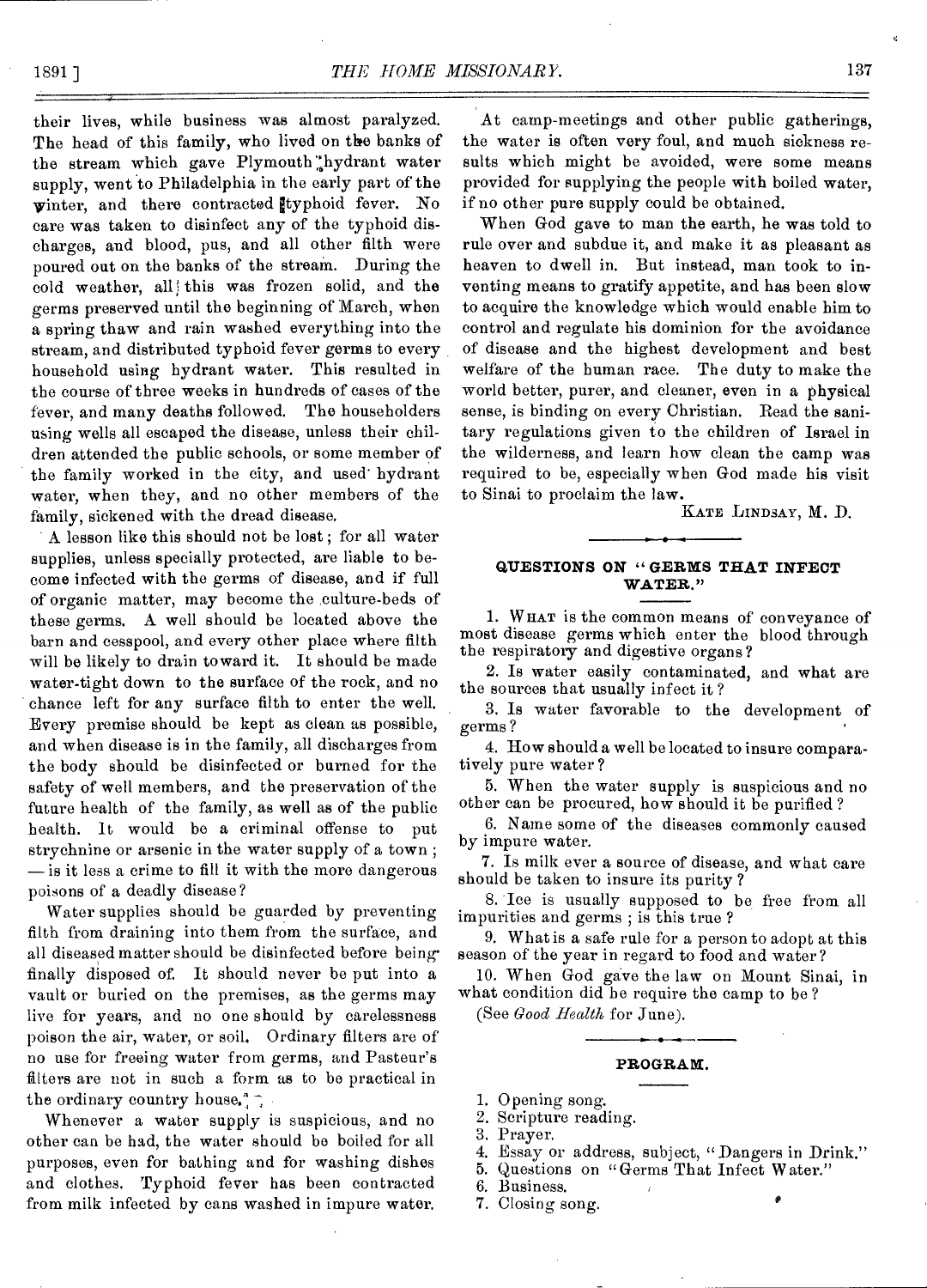CANVASSERS' DEPARTMENT.

CONDUCTED BY L. C. CHADWICK.

### **THE VALUE OF TIME.**

THIS is an important subject for all classes in all ages and in all time, but more especially in the time of the end, when the world must be warned with the closing message of Revelation 14. And in bearing this message to our fellow-men, the canvasser must act an important part, and he must act intelligently and understandingly; and he must be a person of industry. " Time is money." I have had canvassers ask me, " Why can't I make a success?" But at the same time they were putting in but about half of their time. Did they realize the value of time ?— No. And that is one of the greatest reasons why so many of our agents fail.

All heaven is interested in our work. If we idle away the time, it brings the displeasure of God upon us, and a failure in our work. <sup>7</sup> Oh time, how few there be who realize thy value ! " Do we realize the value of it if we allow the time to be spent in idle conversation ? Would it not be better to occupy the time in searching after knowledge ? Knowledge is power and influence. Do we not need these as canvassers ? — Yes. Then let us use the spare moments searching after it as for hid treasure.

In traveling from place to place, my mind has been greatly impressed with the importance of redeeming the time ; for the days are evil. I notice that the agent who puts in the best time, bas the best success, and when not at work, searches after knowledge, is the best informed. Shall we not try to improve in this respect. and reach a higher standard of industry and education in our line of work? Let us fill our minds with useful knowledge, and then by the help of the Lord, use it with wisdom. I am afraid that we as canvassers do not feel as great a burden for souls as we should. If we had as much love for souls as the apostle Paul had, we could not be satisfied with ordinary work.

Shall we not nave our minds illuminated and our hearts filled with the love of truth? If so, will' not the Lord go with us from house to house, and impress minds to receive the truth ? "Lo, I am with you alway, even unto the end of the world, Amen" (So be it). Matt. 28 :20. Then if Christ be with us, we have everything at our command, for in him all fullness dwells. But if we are indolent, can we have the Saviour with us? no; Christ says, "Take my yoke upon you." A yoke is a symbol of labor. Brethren and sisters in the canvassing work, let us yoke up with the Saviour, and then the time will be well spent. Remember, "No success without great labor ; " and further, as we come in contact with the people to convey to them the knowledge we have gained, bear in mind that it becomes more firmly fixed in our own minds by conveying it to others.

"Thoughts shut up want air, And spoil like bales unopened to the sun. Had thought,been all, sweet speech had been denied. Speech ! thought's canal ; speech ! thought's criterion, too : Thought in mine may come forth gold or dross. When coined in word, we know its real worth."

"The communication of knowledge also rests upon the mind, and aids in its acquisition. Knowledge is not half possessed unless it be accompanied with the power of effective communication. It is said to be power, but, like money, it ceases to be so when not in circulation." But it takes labor to gain knowledge. Our mental powers, like our bodies, become enfeebled by disuse.

"Cicero once said that the time that others spend to attend festivals and other pleasures [and let me add, the time spent in light talking], so much I appropriate to myself, and devote to these studies." What shall be our main study as canvassers ?— The Bible. Why ?— It is the science of all *sciences,* the book of all books. Encircling and comprehending the whole, it carries us back to the antiquity of our race, and requires of us a knowledge of ancient arts, manners, customs, history, and religion. It embraces poetry, language, and ancient geography. The fields of intellectual and moral science, the wonders of the sky as developed in astronomy, the earth as developed in natural physiology and its kindred sciences,— our own natures and powers, as made known in modern science ;— all lie within the scope of the Bible. In a word, the science of theology takes in the whole man, social, moral, and immortal. It comprehends his whole history, past and future. It raises the conceptions to the throne of the eternal, and bids us study his attributes and laws.

Now, in view of the vast regions beyond us unexplored, compared with what we know, is it not enough to stimulate mental activity? And as the vast territory stretches itself out before us with its millions of people that never heard the sound of the last message, is not this enough, my brethren and sisters, to arouse every energy of the soul, both mental and physical ? Time is too valuable to spend in idle amusement. May the Lord help us to occupy it to the very best advantage.

M. W. LEWIS.

#### **MISSIONARY CANVASSING.**

**THE** canvassing work, as connected with the gospel labor in the proclamation of present truth, while partaking to a certain degree of the general principles of an ordinary business, should contain an element which is really not found among ordinary business men.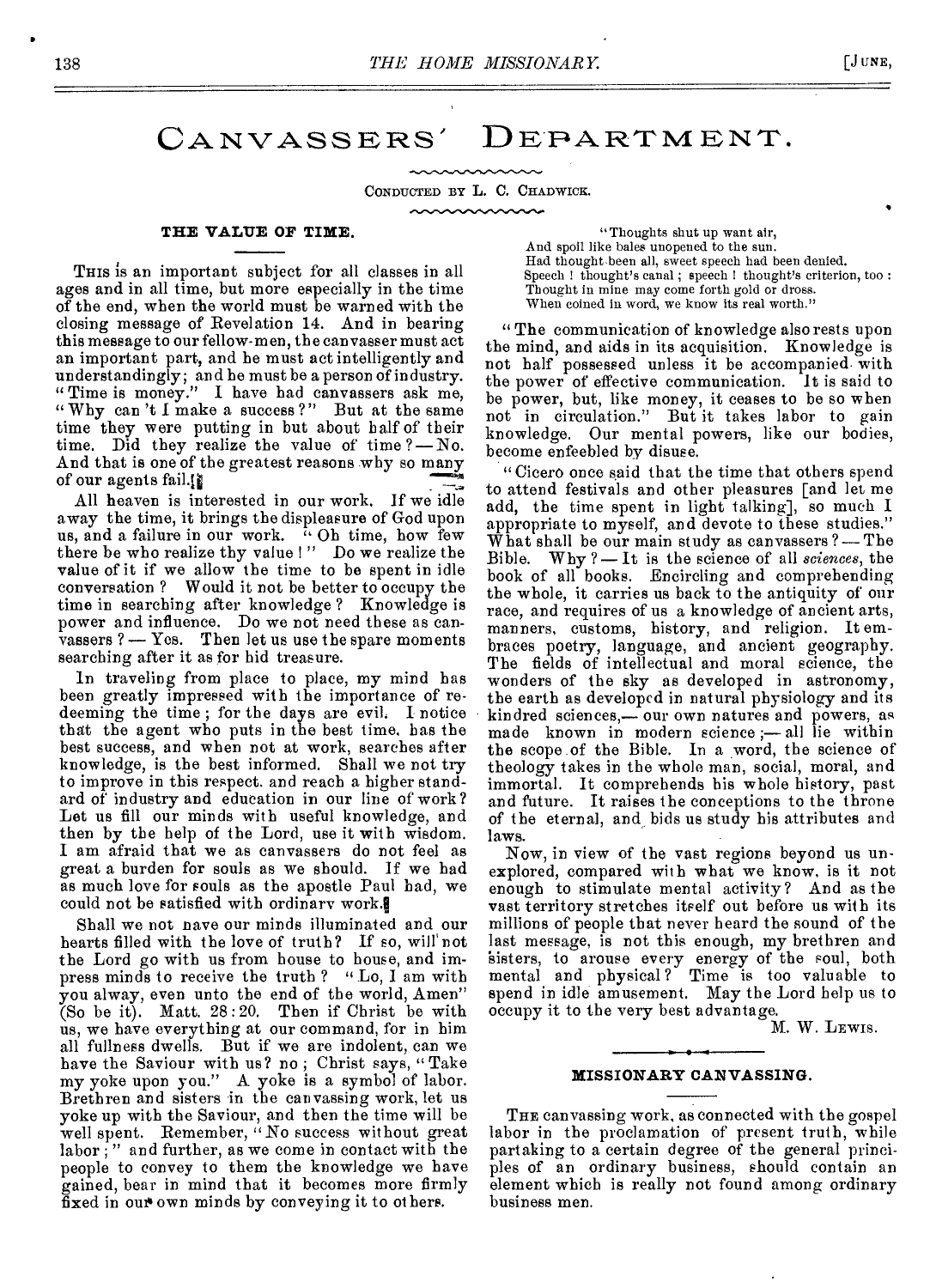The ordinary every-day book canvasser, or as he is more often called in New Zealand, "book fiend," is but a representative of the " all-for-self" class of people which predominates upon this sin-cursed earth of ours.

His tactics are at times very suspicious, and because of the glaring deceptions which have been foisted upon the people from time to time, all sorts of artifices are used by him to gain the public ear and pocket. All he cares for is signatures for his book, and then he can make people take it. Whether he is giving value for money received, rarely crosses his mind; and in too many instances, the more money that can be obtained for the article, the better he secures the object of his work.

That such a course is damaging to the book canvassing business, does not need a lengthy argument for proof, because in all parts of the world such experiences are manifested every day in the objections raised by the public to the canvasser. In the work of canvassing for books that proclaim present truth, however, quite a different feeling should follow the canvasser ; and if he is a true missionary, much of the prejudice which has been raised through the unscrupulous behavior of "the last man I bought a book from," should be overcome, and the individual members of the community called on should experience a feeling that " the last man that called on them with a book, was a gentleman and a Christian."

Of course, all people are not constituted alike ; hence, what pleases one, fails with another, so no set method can be applied to individuals or communities, other than that of Christian courtesy. Be a Christian business man or woman in deed and in truth, and that will pay every time.

Missionary canvassing means more than book selling. The reward is not only money, but souls enlightened by the saving truths for time and eternity. To accomplish these desirable ends, a two-fold interest must be created in the minds of our would-be patrons. First, an interest in the book we are selling, of sufficient power to create a desire and a favorable decision for it, as of value for the money. Second, an interest in 'the subject-matter, as of special and personal importance at the present time.

To accomplish the first, we need to have a knowledge of our book and of the business, and we need to be able to apply that knowledge with effect. To accomplish the second, we need more than that, because we may create sufficient interest in the minds of the people to buy, but unless our books are read and studied, they will not accomplish their object.

The apostle Paul exhorts Timothy in these words; " Study to show thyself approved unto God, a workman that needeth not to be ashamed, rightly dividing the word of truth." Missionary canvassers need to do the same ; and unless they have a knowledge of the truth, and a personal experience in the Christian life, they cannot carry that influence and power with them which will be the means of creating that interest in a personal present truth which is so necessary. Fellow-workers, preach Christ in

every action, strive to show your patrons that the books you carry are of value for time and eternity, and we shall see more interest manifested in the things of the message by those who know it not.

JAMES HARRIS.

*Wellington, N. Z., March 24, 1891.* 

### **DISTRICT NO. 3.**

SINCE my last report, the Michigan institute has closed triumphantly, also the Illinois institute which convened at Chicago, May 2-15. There were several interesting features connected with this, the first occasion of the kind in Illinois.

The State agent had,but short notice on which to create an interest in this drill, and some of the old canvassers did not appreciate the importance of the opportunity ; yet at the opening session, I was pleased to see thirty-three workers present, and to note the steady increase of interest in the preparation until the close of the institute.

Bere, as at the Michigan drill, the selection of a book was very satisfactory to me, over half' of the class taking instruction on Vol. IV. of "Great Controversy."

Among those in attendance were four Methodist ladies who wished to engage in the sale of a book which would increase the study of the Bible. Some of these had heard the appeal of the State agent for those who profess to have light on the word of God to carry it to others, and they voluntarily offered their services. After learning that the work could not be engaged in on the Sabbath, and that they ought to attend a course of instruction they decided to take the course, but intended to resist all influences to become identified with God's remnant people. They became more and more interested, as our study of the book, the general instruction, and the good spirit present in our devotional meetings all tended to present the living realities of the third angel's message, and they saw that to canvass prop erly, they must have the spirit of Christ, and engage unreservedly in his work. Three of the four men tioned stepped out on the broad platform of God's truth. Baptism was administered by Elder Mason on the closing day of the institute. Who knows but that this experience is merely an introduction to the unlimited resources which are at the Lord's disposal for carrying the message to the world !

At this institute considerable time and thought were devoted to the problem of caring for the lady canvassers now at work, and the many who have promised to enlist in the near future. The prospect is that Illinois will soon have the best force of lady canvassers in Dist. No. 3, so we can realize some of the importance attached to the question of how these workers shall be directed to save the expense of frequent and long moves from one large city to another, and yet secure the advantage of being associated with a leader of experience. To secure this advantage, and yet be able to work the towns of from 500 to 2,500 inhabitants, and avoid traveling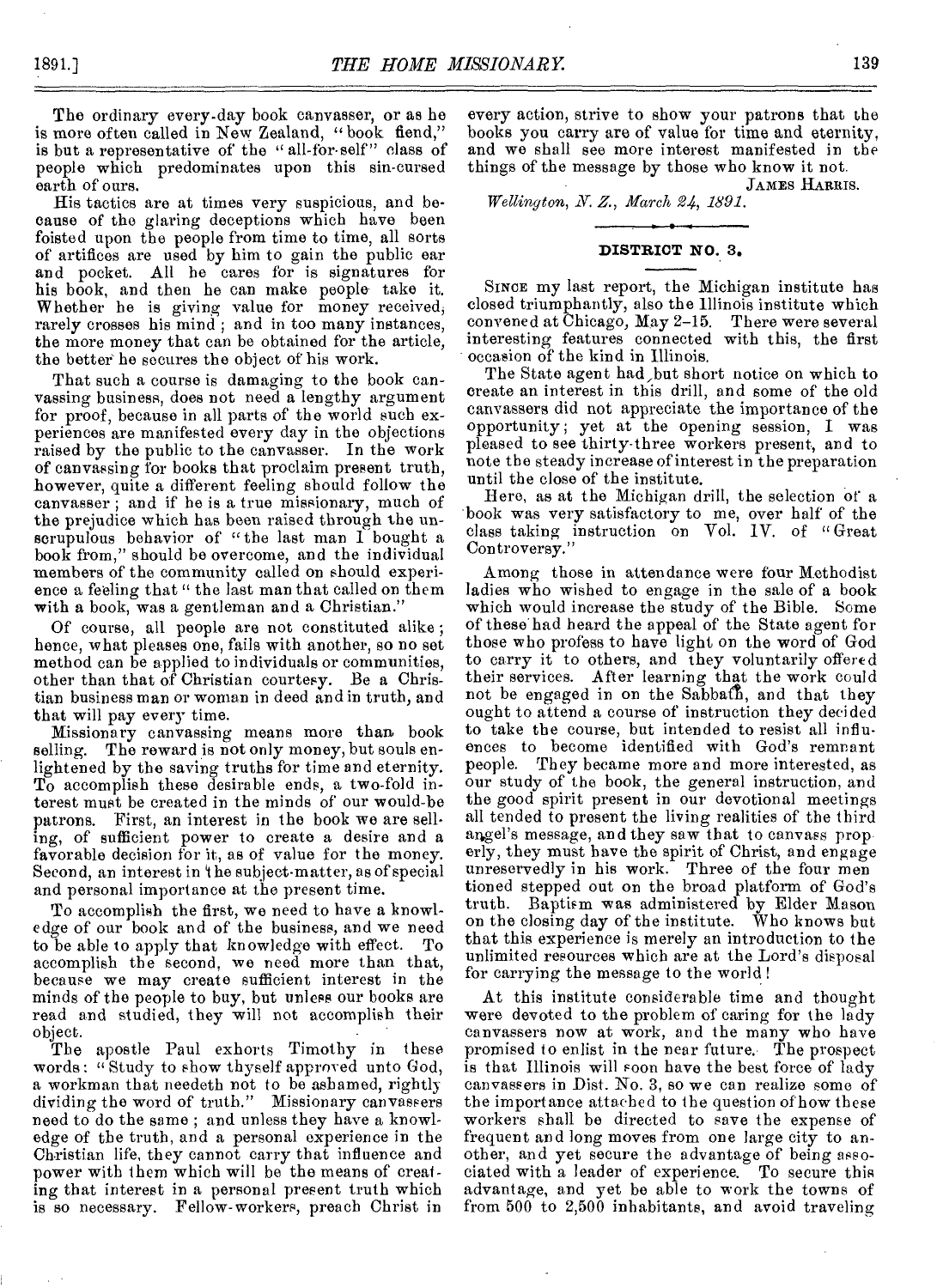long distances, Illinois and Indiana have both decided to adopt the " two-and-two " plan.

These companies of two each will readily find opportunities to rent furnished rooms, and can often trade books for board and rent. They will thus escape the burden of directing the domestic affairs of a company. The principal instruction needed will be on canvassing and delivering. To help them on these points, it is intended to locate several of these small companies in the same part of the State, where they will be under the special care of an experienced lady canvasser, who will enter new places with beginners, assist them in locating, in house-to-house work, spending about one week with each company, as a sort of "traveling leader." Where the companies need help about delivering, the instructor will so plan the deliveries in rotation that she can be present at each of them.

As fast as recruits are enlisted, the companies can be re-formed, putting an experienced worker with a beginner.

The two and-two plan for ladies will enable us to receive and develop new workers more rapidly and satisfactorily than we have heretofore done.

J. E. FROOM, *District Agent.* 

### **EVERY MAN HIS WORK.**

" FOR the Son of man is as a man taking a far journey, who left his house, and gave authority to his servants, and to *every* man his work." The church of God is not composed of any one nationality or race, but " in every nation he that feareth him, and worketh righteousness, is accepted of him." It and worketh righteousness, is accepted of him." is not composed of men of noble birth, high station in life, or special literary attainments, but rather, " Not many wise men after the flesh, not many mighty, not many noble are called." In mental mighty, not many noble are called." ability the members of Christ's mystical body are as varied and dissimilar as are the various members of our physical body. More than this, the spiritual blessings which God gives to each member of his church, are as varied as their natural qualifications. The apostle speaks of our "having gifts differing" according to the grace that is given to us." In the parable of the talents these gifts of the Spirit are spoken of as talents intrusted to us. gave " to every man according to his several ability," to every man his work," and said, " Occupy till I come."

The very fact that we are thus unlike in our mental ability and in the special gifts of God's Spirit, shows that the design of our Captain is to use every member of the church to do a special work which no other person could do as successfully. No matter bow small our ability or few our talents, we can be the instruments in God's hands of reaching some person more successfully than any one else. We each have our work, and in faith and love should perform it, "not with eyeservice, as men pleasers; but as the servants of Christ, doing the will of God from the heart."

Many who could be useful in winning souls to

Christ, excuse themselves on account of their business, *or their farm,* and deceive themselves with the idea that Christ does not require them to leave their homes and take upon them his yoke. To all such he will say, " Thou wicked and slothful servant "when he comes to reward the faithful workers. Has the Lord of glory left the royal courts and the adoration of the countless millions in heaven for your sake ? Did he suffer the agonies of the cross for you? Has he purchased you with his own blood at an infinite cost ? Then you are not your own, but Christ's, and it is your duty to glorify him in your body and in your spirit which are his. But how are you doing this ?

" Wasting all those precious hours, Have you no work for Jesus ? Spending those God-given powers, Have you no work for Jesus ? Striving not to conquer sin, Seeking not a soul to win, Bringing not a wanderer in ; Have you no work for Jesus ? "

He has given to every man his work ; has he given you yours ? If so, are you doing that work of saving souls? Remember that each one can reach some heart better than any one else, and will not God hold us responsible for these talents intrusted to us ? You may have the privilege of joining the army of workers who are going from house to house, and finally you may have a part with them in the great reward. Has the Saviour ransomed you that you may bury your talent in a farm, or a house and lot, or a workshop, or a store? What do you get more than food and raiment from your business ? The canvassers get the same, and the blessed assurance that their bread and water shall be *sure.*  Will you not seek to find the work the Saviour gave you, and then by his grace perform it to divine acceptance? G. H. DERRICK. G. H. DERRICK.

### **TESTIMONIALS.**

WE consider the following testimonials, which have been received by some of our agents in England, as valuable ones. First, because, with one exception, they commend the book ; and, second, because they show the parties giving them had an opportunity to examine, not only those points with which they could agree, but those with which they disagreed as well, which should always be the case when a testimonial is solicited.

"EAST CLIFF CONGREGATIONAL CHURCH, BURNOMOUNT.

"DEAR SIR : I have examined with much interest and pleasure, 'Biole Readings for the Home Circle,' and have pleasure in testifying to my conviction that it is distinctly calculated to provoke and promote Bible study among the people. I trust it may have a very wide circulation. Yours truly, have a very wide circulation.

### " MATTHIAS LANSDOWN."

### "HOLY TRINITY VICARAGE, BOURNEMOUTH,

" DEAR SIR: I have looked into 'Bible Readings for the Home Circle,' which you were good enough to have lent me some time ago. I am afraid toat I could not say much in its favor, for there are statements in it with waich I cannot at all agree. The book shall be ready whenever you call for it.

"Yours faithfully,

"F. F. SHOT."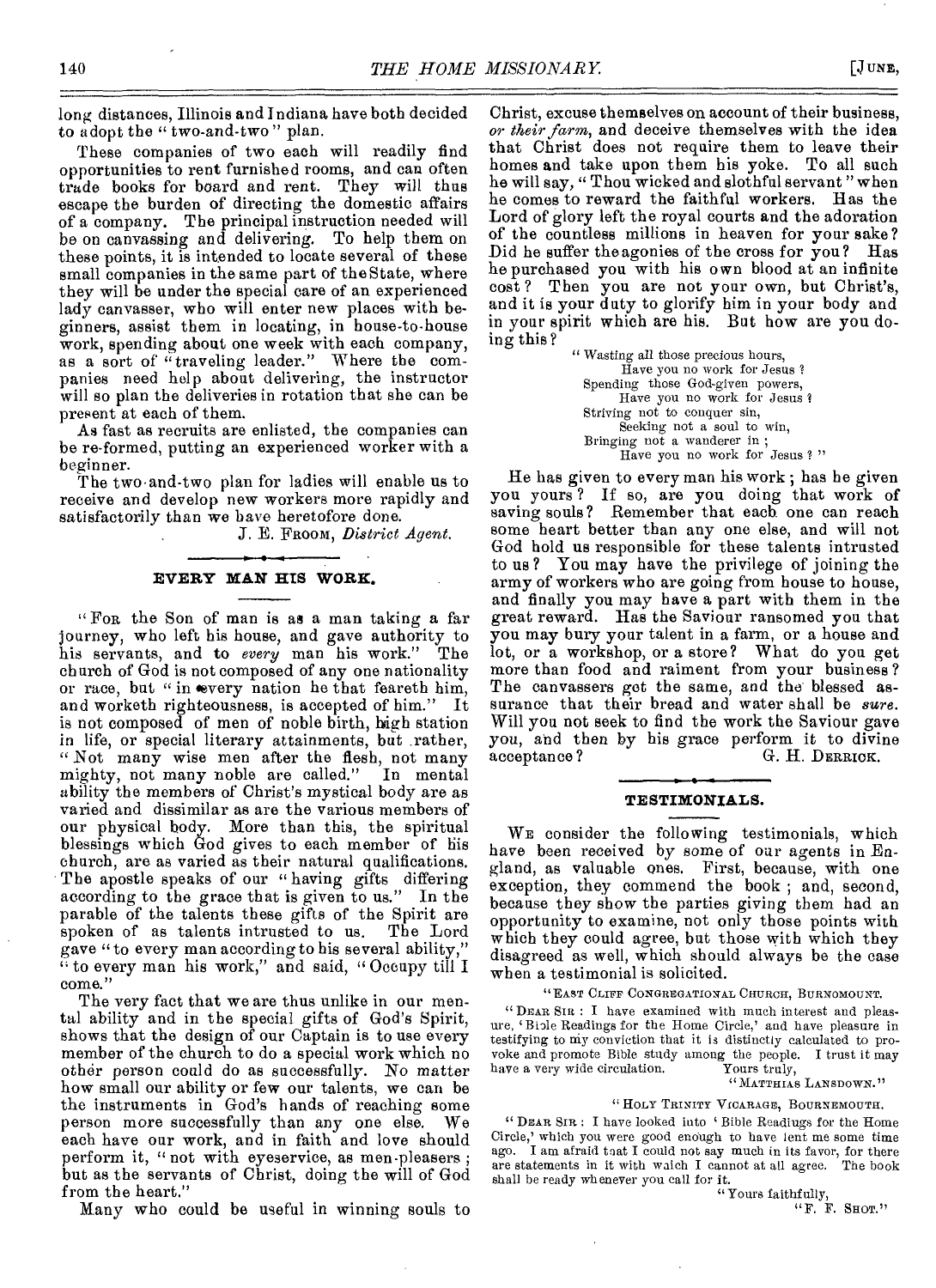### " CLEVELAND, BOURNEMOUTH.

"Such hasty glances as I have been able to give to the 'Bible Readings for the Home Circle,' enables me to say that I consider it well calculated to convey systematic instruction on the subjects of which it treats. FRED. E. TOYNE."

#### "THE DEANERY, SOUTHAMPTON.

"Without assuming for a moment that I am able to indorse *every* exposition of Holy Scripture in 'Bible Readings,' I am of • opinion that it is a really interesting book, and calculated to inspire many and useful thoughts, and to encourage the study of the Bible.<br>Bible. Basic WILBERFORCE." BASIL WILBERFORCE."

### " WEST MALVERN AVENUE, SOUTHAMPTON.

"While obliged to make the qualifying statement that there is a part of the teaching of this book, 'Bible Readings,' with which I decidedly disagree, 1 am able to recommend it as containing much matter that will be found interesting and suggestive to Bible stu-<br>dents generally. <br>  $\cdot$   $\cdot$  THOS. NICHOLAS." " THOS. NICHOLIAS."

### **GREAT MEN'S OPINIONS.**

THE following extracts from the sayings of great men about good books and the ones who sell them, will be read with interest by our canvassers, and may often be quoted with profit. Of all men in the world, and of all books in the world, the Christian canvassers and the good religious books are most worthy of the good things that have been said on this subject.

The greatest public benefactor is the man who sells good books.— *Gladstone*.

I always feel like lifting my hat to the book agent, because he is doing more good than I can ever hope to do.— *Talmage.* 

There is no other calling or occupation so honorable or so beneficial to mankind as the business of selling good books.— *Spurgeon.* 

All the known world, excepting only savage nations, is governed by books.— *Voltaire.* 

The writings of the wise are the only riches our posterity cannot squander.— *Landor.* 

No entertainment is so cheap, nor any pleasure so lasting.— *Lady Montague.* 

My latest passion shall be for books.— *Frederic the Great.* 

At this day, as much as I have kept company, and as much as I love it, I love reading better.— *Pope.* 

The foundations of knowledge must be laid by reading.— *Ben Jonson.* 

Prefer knowledge to wealth, for the one is transitory, the other perpetual.— *Socrates.* 

No man has a right to bring up his children without surrounding them with books. He cheats them. Children learn in the presence of books.— *Beecher.* 

And it always comes with the years ;

### **DISTRICT NO.** 6.

AFTER the meeting at Ogden, Utah, we went directly to Oakland, Cal., and there conducted an institute which was attended by about thirty-five persons, most of whom went directly into the field. All present seemed to enjoy the meeting very much, and it was a season of spiritual refreshing, as well as a thorough drill in the canvassing work. Nearly all who were present were new recruits, but they took hold of the work with a will which showed that they would succeed. God came very near. Men and women left their homes, profitable business, and pleasant associations to go out and carry the printed page to every part of the Conference.

The hour from 8-9 A.M. was devoted to prayer and social service each day, and these were very profitable seasons. During these morning services the thought made especially prominent was that God's strength is made perfect in weakness. When we make a failure of the work, this should not discourage us, but rather should cause us to humble ourselves, and present the failure as an evidence of our great need of God's especial blessing. 1t is then our privilege to claim the fulfillment of the promises by faith, and in this way we will turn even defeat into victory.

The time from 10-12 A. M. was occupied by a business meeting, in which the recommendations for the distribution of labor were considered, and the territory assigned. Resolutions were also passed outlining the plans for work the coming season, and disposing of many important questions in a manner satisfactory to all. We believe this plan to be a We believe this plan to be a good one ; for it allows the free discussion of the subject, and thus we get the ideas of our best workers, who have had practical experience in the field.

From 2-5 p. M. we spent in committing the canvass, and this part of the work was well done. The agent who goes out without a set form of words is quite sure to make a failure, and hence if he cannot compose his canvass for himself, we require him to learn the printed canvass. We do not think, however, that an agent should *confine* himself to what he has committed; for this soon becomes monotonous, and if it is not varied to suit the circumstances, it will fail to reach the people, and secure their attention. As rapidly as possible the agent should make himself the master of the book, and be able to turn to the various subjects as he wishes. Then the Spirit of God can bring to the mind those things which will interest, and thus the agent will be constantly growing in knowledge and in an experience in the things of God.

The evening was devoted to preaching service, and many thoughts having a practical bearing on this branch of the work were presented. We were favored with the privilege of attending the annual meeting of the Pacific Press, and thus gained some idea of the workings of this important institution. At the close of the meeting the workers started for their respective fields of labor, feeling that they had been well repaid for the time spent at the institute.<br>tute. G. H. DERRICK. District Agent. G. H. DERRICK, *District Agent.* 

<sup>&</sup>quot;Ir is easy enough to be pleasant

When life flows by like a song;

But the man worth while is the one who will smile When everything goes dead wrong;

For the test of the heart is trouble,

And the smile that is worth the praises of earth Is the smile that shines through tears."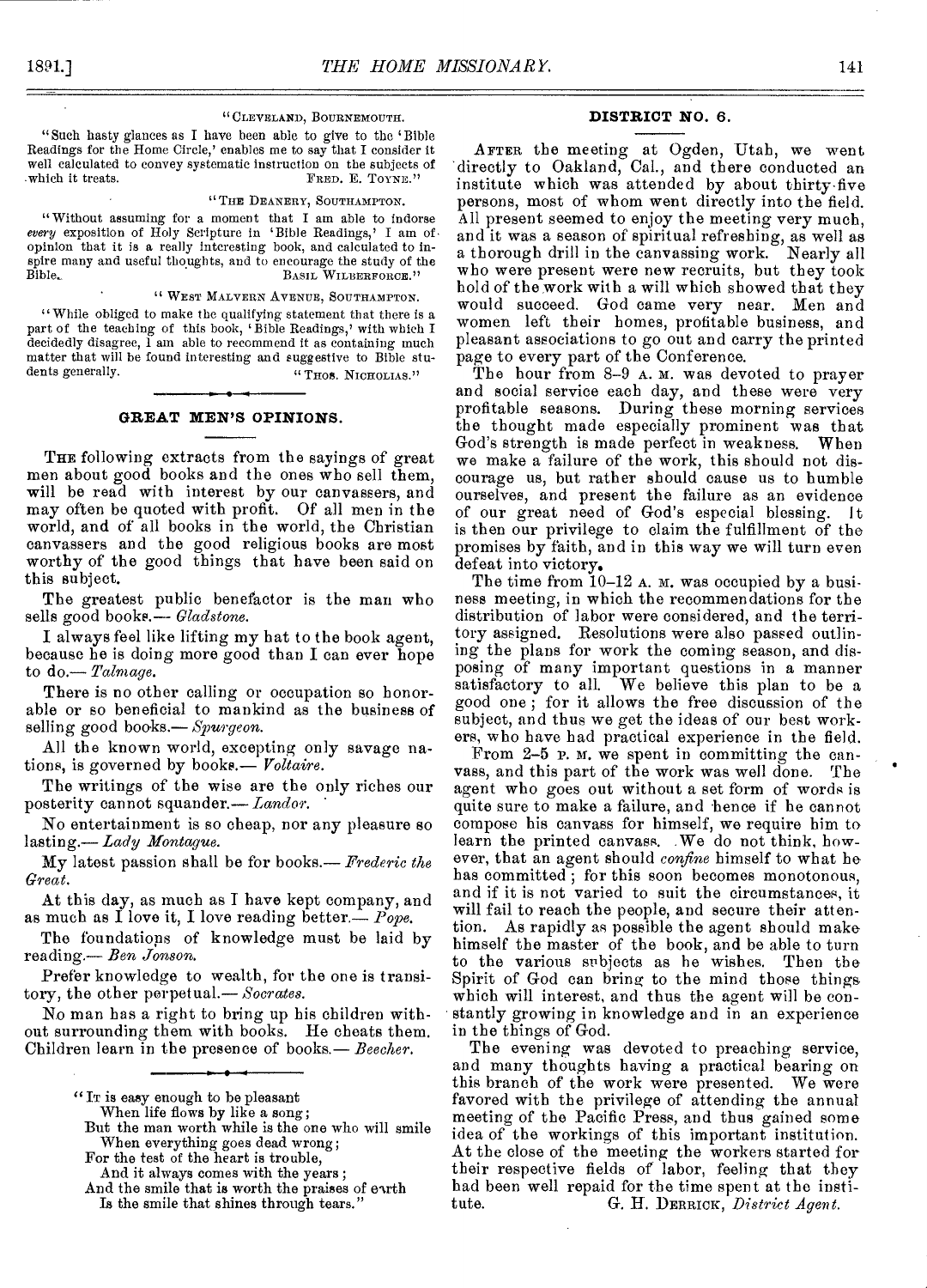### **INSTITUTE WORK IN DISTRICT NO. 1.**

ONE or more institutes will have been held in each. of the ten divisions of this district by the middle of June since the close of the General Conference, and nearly all of these are in the past at the present writing. We have been constantly engaged in this work, beginning in West Virginia, and visiting other Conferences in the order here named : Virginia, Atlantic, Maine, Vermont, and New England. Brother G. W. Morse has acted in our stead in Quebec and the Maritime Provinces.

The several general agents have also had training courses of a more local nature, so that altogether fifteen or more of these efforts have already been made in the district, and these have been quite well attended, and at least fairly successful ; hence it will be seen that a large number of agents have been instructed, and the interest in the canvassing work pretty generally stirred up. Good results are already beginning to appear. We are handling a greater variety of books this year than last, and we are doing a more extensive work among the Scandinavians. We also have a half dozen agents working for publications in the French language. These are having good success taking orders.

The spiritual interests of the' workers have received the first consideration, and we hope that a good foundation has been laid for constant, persevering, and fruitful work. We feel very hopeful for the continued prosperity of the work in the East.

E. E. MILES, *District Agent.* 

### **DISTRICT No. 4.**

THE work in Dist. No. 4 is progressing well, and the outlook for a successful season's work is very flattering.

The company of five in Manitoba are having good success. Already one native canvasser has been secured, and we hope for others there to commence soon.

South Dakota has sent a picked company to the Black Hills. The balance of her canvassers are doing well in the eastern part of the State.

Copious showers, emigration, and the excellent success of those now at work in Nebraska, makes the outlook there very hopeful. " A long pull, a strong pull, and a pull all together" will produce, with the blessing of God, wonders in selling books.

In Iowa, we look for a larger amount of work done the present year, than has ever been done in the past. The outlook is that a large number of new workers will enter the field after the camp-meeting.

Minnesota, with fifty-two agents, hopes to be able, after camp-meeting, to get down to business, and have a good report for the Home MISSIONARY each month during the season.

Actions and figures would indicate quite plainly that Wisconsin will give some of her neighboring States plenty of work to keep ahead of her in the future.<br>F. L. MEAD, District Agent. future. F. L. MEAD, *District Agent.* 

### **QUESTION COLUMN.**

*Ques. 3.* When canvassers are sent from one State to another, and are still members of the churches in the State from which they were sent, where should they pay their tithe ?

*Ans.* All canvassers and others should pay their tithe to the churches of which they are members, whether it be in the Conference in which they are working, or elsewhere. We see'no reason, however, why canvassers who go from one State to another expecting to remain permanently, should not transfer their church membership to the State in which they are to work. But if their transfer is only a temporary one, it may be better to retain their membership where they have formerly labored. There should be no variation from the above rule to pay tithe to the church to which one belongs.

*Ques. 4. If* territory is to be canvassed several times for different books, which book is the best to introduce first ?

*Ans.* With the list of books which we now have, it seems to be generally agreed by those who have had experience in the work that "Patriarchs and Prophets" is as good as any, if not the best one to sell first in territory which is to be re-canvassed either by the same agent or others with other books. Either "Patriarchs and Prophets" or "Great Controversy " would seem to be better adapted for the first canvass than "Bible Readings " or " Thoughts," as the first two treat upon subjects which do not awaken as much prejudice as the latter. There is, however, a large amount of territory which has been canvassed with " Bible Readings " or " Thoughts," or both, and if the agent has done his work well, he ought to have good success in going over the same territory with "Patriarchs and Prophets" and " Great Controversy." It is sometimes the case that prejudice follows the sale of our books because of the injudicious course pursued by the agent who sells the books. All of our work should be done in such a way that we can re-canvass the territory, and find friends wherever we go.

*Ques.* 5. Ought not the subscribers to pay for the agent's trouble, if they do not take their books?

*Ans.* As a question of justice, they should ; but varying the old saying, " It is better to suffer wrong than to do wrong," to, "It is better to suffer wrong than to insist on our rights," we still have a safe rule ; and we ought to be willing to spend a little time, and go to some expense, if need be, rather than arouse the antagonism of our subscribers by insisting that they should pay us for our trouble in calling on them when they refuse to take the books. By leaving them with good feelings, the same agent or another may be able to reach them when the territory is re-canvassed ; whereas if their feelings are aroused by the efforts of the agent to secure a remuneration for his trouble, it would doubtless be impossible ever to sell them any of our books. Every Christian has to sacrifice his own personal feelings and sometimes his rights, and the Christian canvasser is no exception to the rule.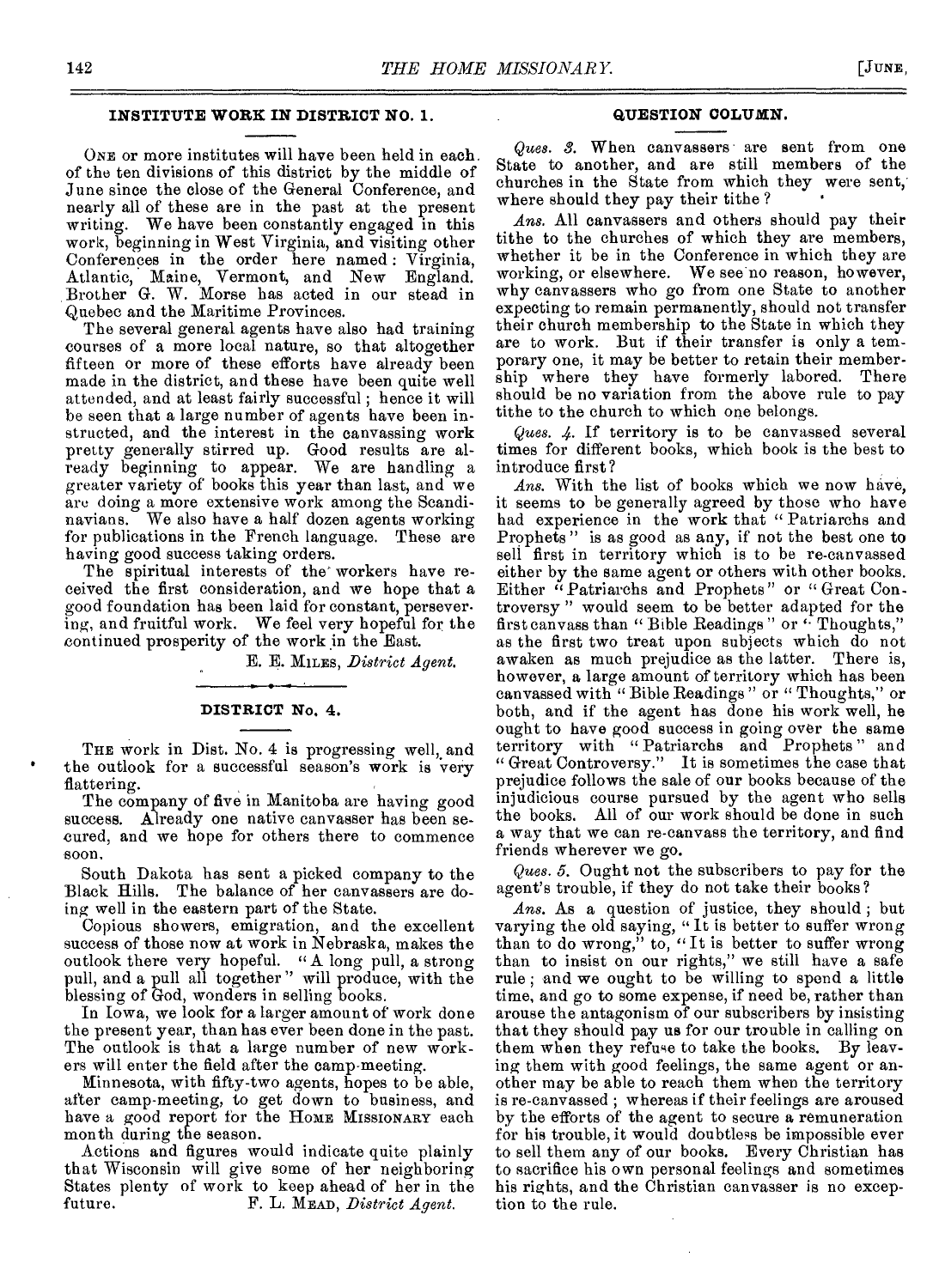### **REPORT OF THE CANVASSING WORK FOR MAY, 1891.**

|                                           | STATE.                                                                                     | No.<br>can-<br>vassers ports.                                      | Av.No.<br>of Re-                                                    | Days.                                              | Hours.                                          | <b>Books</b><br>Deliv'd.                                         | Value.                                                  | Orders<br>Taken.                                                    | Value.                                                      | Miscel.<br>Sales.                                         | Total<br>Value.                                            | Total<br>for Dists. |
|-------------------------------------------|--------------------------------------------------------------------------------------------|--------------------------------------------------------------------|---------------------------------------------------------------------|----------------------------------------------------|-------------------------------------------------|------------------------------------------------------------------|---------------------------------------------------------|---------------------------------------------------------------------|-------------------------------------------------------------|-----------------------------------------------------------|------------------------------------------------------------|---------------------|
| ≓                                         | Atlantic<br>$\mathrm{Mainc}\dots\dots\dots$<br>Maritime Prov<br>New England                | $\cdots$<br>5<br>3<br>$\cdots$                                     | 4<br>$2\frac{1}{2}$<br>$\cdots$                                     | 97<br>44<br>$\ddotsc$                              | .<br>366<br>356<br>.                            | 30<br>16<br>.                                                    | $\cdots$<br>.<br>37 50<br>\$<br>$\cdots$                | .<br>121<br>228<br>.                                                | \$28950<br>562 75<br>.                                      | .<br>.<br>.                                               | $\cdots$<br>289 50<br>562 75<br>.                          |                     |
| 2.<br>DIST.                               | New York<br>Pennsylvania<br>$Queue$ bec<br>Virginia<br>$Vermont$<br>West Virginia          | $\cdots$<br>34<br>4<br>11<br>5<br>11                               | $\cdots$<br>26<br>$2\frac{3}{4}$<br>$\sim$<br>2 <sub>3</sub><br>7   | $\cdots$<br>322<br>49<br>$\sim$ $\sim$<br>27<br>81 | .<br>1632<br>466<br>476<br>198<br>633           | $\sim$ .<br>371<br>26<br>$\cdots$<br>3<br>17                     | .<br>.<br>57 50<br>.<br>10 50<br>46 50                  | $\ddotsc$<br>$\ddot{\phantom{0}}$<br>826<br>180<br>203<br>63<br>328 | $\cdots$<br>2125 25<br>389 75<br>524 50<br>149 50<br>758 00 | $\cdots$<br>\$112 40<br>5 10<br>33 75<br>4<br>90<br>57 35 | 1.1.1.1<br>2237 65<br>394 85<br>558 25<br>154 40<br>815 35 | 5012 75             |
| 2ì<br>Χo.                                 | Alabama<br>Florida<br>Georgia<br>Louisiana<br>Mississippi                                  | $\boldsymbol{2}$<br>$\boldsymbol{2}$<br>3<br>7<br>$\boldsymbol{2}$ | $\boldsymbol{2}$<br>.<br>.<br>7<br>$\mathbf{1}$                     | 35<br>14<br>52<br>118<br>12                        | 182<br>95<br>470<br>943<br>98                   | 31<br>82<br>91<br>210<br>44                                      | 81 25<br>229 25<br>216 25<br>529 75<br>98 25            | 196<br>70<br>212<br>766<br>55                                       | 486 75<br>172 00<br>549 25<br>1637 72<br>101 85             | 14 00<br>155<br>21 23<br>$\ddot{\phantom{1}}$ .           | 500 75<br>172 00<br>550 80<br>1658 95<br>101 85            |                     |
| $\dot{\infty}$                            | North Carolina<br>Tennessee<br>Indiana $\ldots \ldots$<br>$\text{Illinois} \ldots \ldots$  | $\boldsymbol{2}$<br>8<br>$\cdots$<br>28                            | 11<br>.<br>.<br>20                                                  | 16<br>70<br>$\cdots$<br>286                        | 123<br>292<br>$\cdots$<br>1976                  | $\cdots$<br>142<br>.<br>454                                      | 16 75<br>355 95<br>1087 50                              | 114<br>97<br>$\alpha$ , $\alpha$ ,<br>1089                          | 249 00<br>210 00<br>2627 00                                 | .<br>10 85<br>26 00                                       | 249 00<br>220 85<br>2653 00                                | 3454 20             |
| $\frac{3}{2}$                             | $\text{Michigan}\ldots\ldots$<br>$Ohio \ldots$<br>Ontario<br>So. Dakota                    | 32<br>17<br>22<br>8                                                | 20<br>$\sim 100$<br>$13\frac{1}{x}$<br>8                            | 216<br>273<br>221<br>26                            | 1644<br>1883<br>1705<br>174                     | 17<br>$\cdots$<br>79<br>10                                       | 43 25<br>192 50<br>10 00                                | 723<br>.<br>535<br>69                                               | 1802 75<br>1760 25<br>1215 50<br>160 87                     | .<br>$\ddotsc$<br>100 25<br>.<br>10 80                    | 1802 75<br>1860 50<br>1215 50<br>171 67                    | 7531 75             |
| ÷<br>$\dot{z}$                            | lowa<br>Manitoba<br>Minnesota<br>Nebraska                                                  | 18<br>5<br>$\cdots$<br>$\cdots$                                    | 10<br>$\boldsymbol{2}$<br>.<br>.                                    | 148<br>24<br>.<br>$\cdots$                         | .<br>121<br>.<br>.                              | 279<br>$\cdots$<br>$\cdots$<br>$\ddot{\phantom{a}}$<br>.         | 542 50<br>.<br>$\ddotsc$<br>$\ddotsc$<br>.              | 437<br>69<br>.<br>.                                                 | 1072 15<br>159 50<br>. <i>.</i> .<br>.                      | 71 00<br>.<br>$\cdots$<br>$\alpha$ , $\alpha$ , $\alpha$  | 1143 15<br>159 50<br>.<br>.<br>2143 43                     | 3617 75             |
| ۰ó<br>$\hat{\mathbf{z}}$                  | $W$ isconsin<br>Arkansas.<br>Indian Territory.<br>Kanas.<br>Missouri                       | 36<br>3<br>3<br>8<br>26                                            | 21<br>.<br>.<br>.<br>18                                             | $\cdots$<br>17<br>66<br>70<br>252                  | 2422<br>.<br>$\cdots$<br>.<br>1788              | 459<br>$\cdots$<br>.<br>$\cdots$<br>545                          | 622 00<br>.<br>$\ddotsc$<br>125 50<br>178 00<br>1314 75 | 1077<br>54<br>399<br>80<br>785                                      | 2069 70<br>150 00<br>1047 00<br>205 00<br>1908 75           | 73 73<br>.<br>19 25<br>44 78<br>160 61                    | 150 00<br>1066 25<br>249 78<br>2069 36                     |                     |
| ತ                                         | $T$ exas<br>Colorado<br>(alifornia                                                         | 30<br>$\ldots$ .<br>$\cdots$                                       | $\boldsymbol{2}$<br>$\cdots$<br>$\cdots$                            | 144<br>.<br>.                                      | .<br>.<br>.                                     | .<br>.<br>$\cdots$                                               | .<br>.<br>.                                             | 1122<br>.<br>2100                                                   | 3297 25<br>$\sim$ $\sim$ $\sim$<br>5417 50<br>.             | .<br>بالمعاملة<br>396 60<br>.                             | 3297 25<br>.<br>5814 10<br>.                               | 6832 64             |
| Σó.<br>$\mathbf{For}^{\prime}\mathbf{x}.$ | North Pacific<br>Upper Columbia.<br>$England$<br>Germany<br>Central Europe<br>South Africa | $\cdots$<br>$\alpha$ is a $\alpha$<br>9<br>15<br>9<br>14           | $\cdots$<br>.<br>$\cdots$<br>$\cdots$<br>$\sim$ $\sim$ $\sim$<br>14 | .<br>.<br>44<br>218<br>.<br>48                     | $\ldots$ .<br>.<br>176<br>1749<br>.<br>$\ldots$ | .<br>$\mathbf{r}$ is a set of<br>42<br>.<br>$\cdots$<br>$\cdots$ | .<br>. <i>.</i><br>.<br>$\sim$<br>.<br>61 90<br>.       | .<br>.<br>39<br>375<br>97<br>343                                    | .<br>148 60<br>289 00<br>$\cdots$<br>1481 73                | .<br>.<br>129 00<br>188 10<br>.                           | .<br>148 60<br>418 00<br>188 10<br>1481 73                 | 5814 10             |
|                                           | Australia and Tas<br>New Zealand                                                           | .<br>27                                                            | $\cdots$<br>$\sim$ $\sim$ $\sim$                                    | .<br>193                                           | .<br>1020                                       | $\ddotsc$<br>$\sim$ $\sim$ $\sim$ $\sim$ $\sim$                  | $\cdots$<br>ميدمند والمناقبة                            | .<br>791                                                            | $\ddotsc$<br>2178 89                                        | .<br>.                                                    | 2178 89                                                    | 4415 32             |
|                                           | Totals. $\ldots$ .                                                                         | 529                                                                | $184\frac{5}{12}$                                                   | 3,183                                              | 20,988                                          | 2,948                                                            | \$5,847 35                                              | 13,703                                                              | \$35,197 26                                                 |                                                           | $$1,481$ 25 \$36,678 51                                    | \$36,678 51         |

THE work in the Indian Territory is done by Kansas canvassers, and is under the control of the Kansas Tract Society.

THE report for South Africa is for one week; the one for England is for two weeks, and the one for California is for two months.

THE Scandinavian work in America for the month makes a showing of forty-nine canvassers, and books delivered and orders taken to the amount of \$9,196.60.

A REPORT of the work in Norway, Sweden, and Denmark for the quarter ending March 31, shows the number of canvassers to be forty-four, books delivered, 2,478 ; value of orders and miscellaneous sales, \$2,754.23.

NEW ZEALAND has several canvassers working for *Good Health.* During the month of March, they obtained sixty-four yearly subscriptions for this journal.

THE number of canvassers in Arkansas will soon be increased by re-inforcements from Kansas. The reduced number of workers in Kansas is not due to their leaving the work ; but some have gone to other fields.

Ir will be noticed that there are blanks opposite the names of several States this month. Doubtless enough reports are on the way to fill up the table ; but we cannot wait for them. We received a report from nearly every State last month ; but some came too late for insertion.